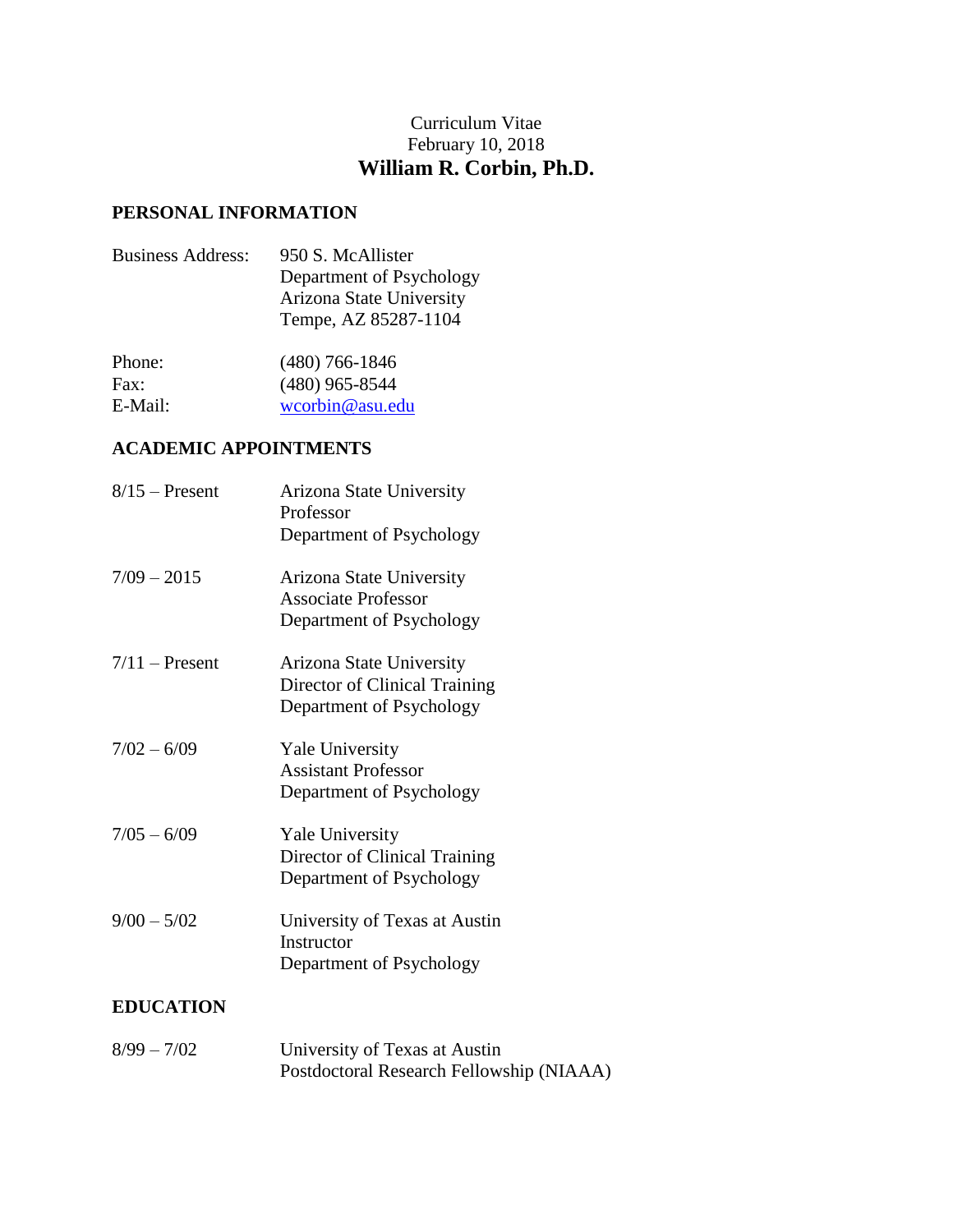| $9/94 - 5/99$  | University of Georgia, Athens, GA<br>Degree Earned: Ph.D. in Clinical Psychology<br>Master's Degree Received: M.S., 6/97 |
|----------------|--------------------------------------------------------------------------------------------------------------------------|
| $8/97 - 8/98$  | APA Approved Clinical Internship<br>Medical University of South Carolina, Charleston, SC                                 |
| $8/87 - 12/93$ | Arizona State University, Tempe, AZ<br>Degree Earned: B.S. in Psychology                                                 |

## **ACADEMIC HONORS AND AWARDS (Beginning with most recent honors)**

Board of Directors of the Council of University Directors of Clinical Psychology Assistant Field Editor of the *Journal of Studies on Alcohol and Drugs* Board of Directors of the Research Society on Alcoholism Program Co-Chair for the 2015 Research Society on Alcoholism annual conference ASU Faculty Research Award from the College of Liberal Arts (\$25,000) Editorial Board of the *Journal of Abnormal Psychology* APA Division 50 delegate to the Education Leadership Conference Ad-hoc Reviewer for NIAAA Special Emphasis Panels Editorial Board of *Addictive Behaviors* Member of the Education Committee of APA Division 50 Editorial Board of the *Journal of Studies on Alcohol and Drugs* Nominated for Yale's Graduate Mentor Award by graduate students (twice) Junior Faculty Fellowship (from Yale University) Postdoctoral representative to NIAAA Training Conference – University of Texas at Austin Boardman Award Winner - University of Georgia Graduate Teaching Award – University of Georgia National Student Research Award – Research Society on Alcoholism Student Travel Award – Research Society on Alcoholism (1998 & 2000) Intern Scientist Practitioner Award – Medical University of South Carolina University of Georgia Teaching Assistantship Distinguished Honors on predoctoral qualifying exams, University of Georgia Phi Kappa Psi National Honor Society, University of Georgia Psi Chi National Honor Society, Arizona State University Dean's List, Arizona State University

## **GRANT FUNDING**

## **Current Grants**

1. Contextual Influences on Alcohol Response and its Relation to Drinking Outcomes Role: Principal Investigator Source: National Institute on Alcohol Abuse and Alcoholism Amount: \$1,474,147 Grant Number: 1 R01 AA021148-01 Grant Duration: July 2013 – June 2018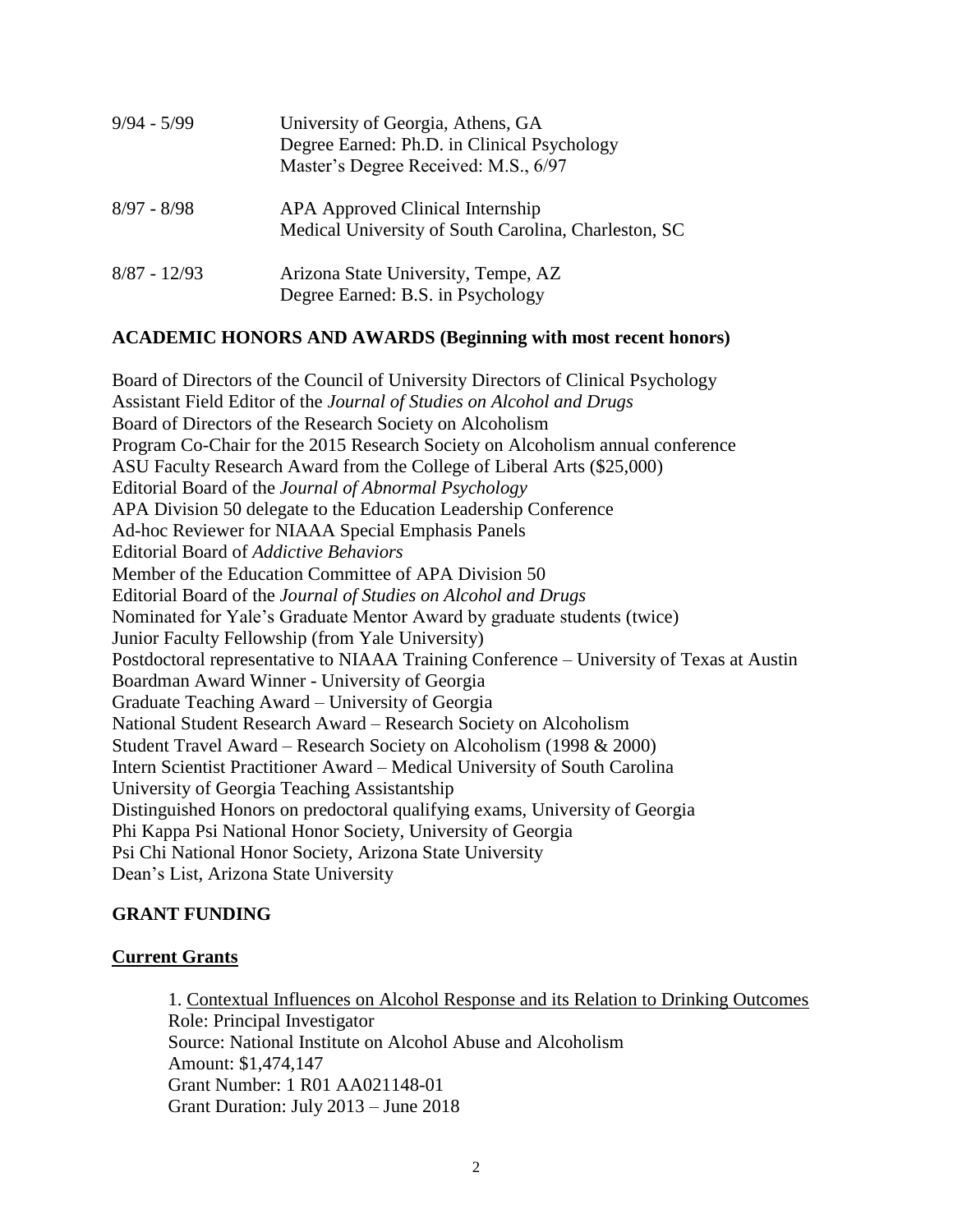2. Genetic mechanisms of change in trajectories of drinking and other deviant behaviors Role: Co-Investigator (PI: Kim Fromme) Source: National Institute on Alcohol Abuse and Alcoholism Amount: \$2,342,648 Grant Number: 1 R01 AA020637-01 ASU Subcontract Amount: \$395,705 Grant Duration: September 2012 – June 2017

3. ASU Support for Success Initiative for Students in Transition to College (ASSIST-C) Role: Co-PI (Co-PIs Leah Doane and Thomas Dishion) Source: Arizona State University Educational Outreach and Student Services Amount: \$169,000 Grant Duration: March 2014 – February 2017

4. Alcohol Effects on Men's Visual Attention and Sensitivity to Sexual Interest Cues Role: Consultant (PI: Teresa Treat) Source: National Institute on Alcohol Abuse and Alcoholism Grant Number: 1 R21 AA023016-01 Amount: \$221,494 Grant Duration: April 2015 – March 2017

5. Intoxication and Women's Processing of Victimization Risk and Popularity Impact Role: Consultant (PI: Elizabeth Yeater) Source: National Institute on Alcohol Abuse and Alcoholism (R21) Grant Number: 1 R21 AA021714-01 Amount: \$223,255 Grant Duration: March 2015 – February 2017

6. Contextual and Intrapersonal Influences on Impaired Control over Drinking Role: Primary Mentor (PI: Julie Patock-Peckham) Source: National Institute on Alcohol Abuse and Alcoholism Grant Number: 1 K01AA024160-01 Grant Duration: May 2016 – April 2021

#### **Completed Grants**

1. Alcohol Effects on Transfer of Men's Learning about Women's Cues Role: Consultant (PI: Teresa Treat) Source: National Institute on Alcohol Abuse and Alcoholism Grant Number: 1 R21 AA022754-01 Amount: \$394,795 Grant Duration: August 2014 – July 2016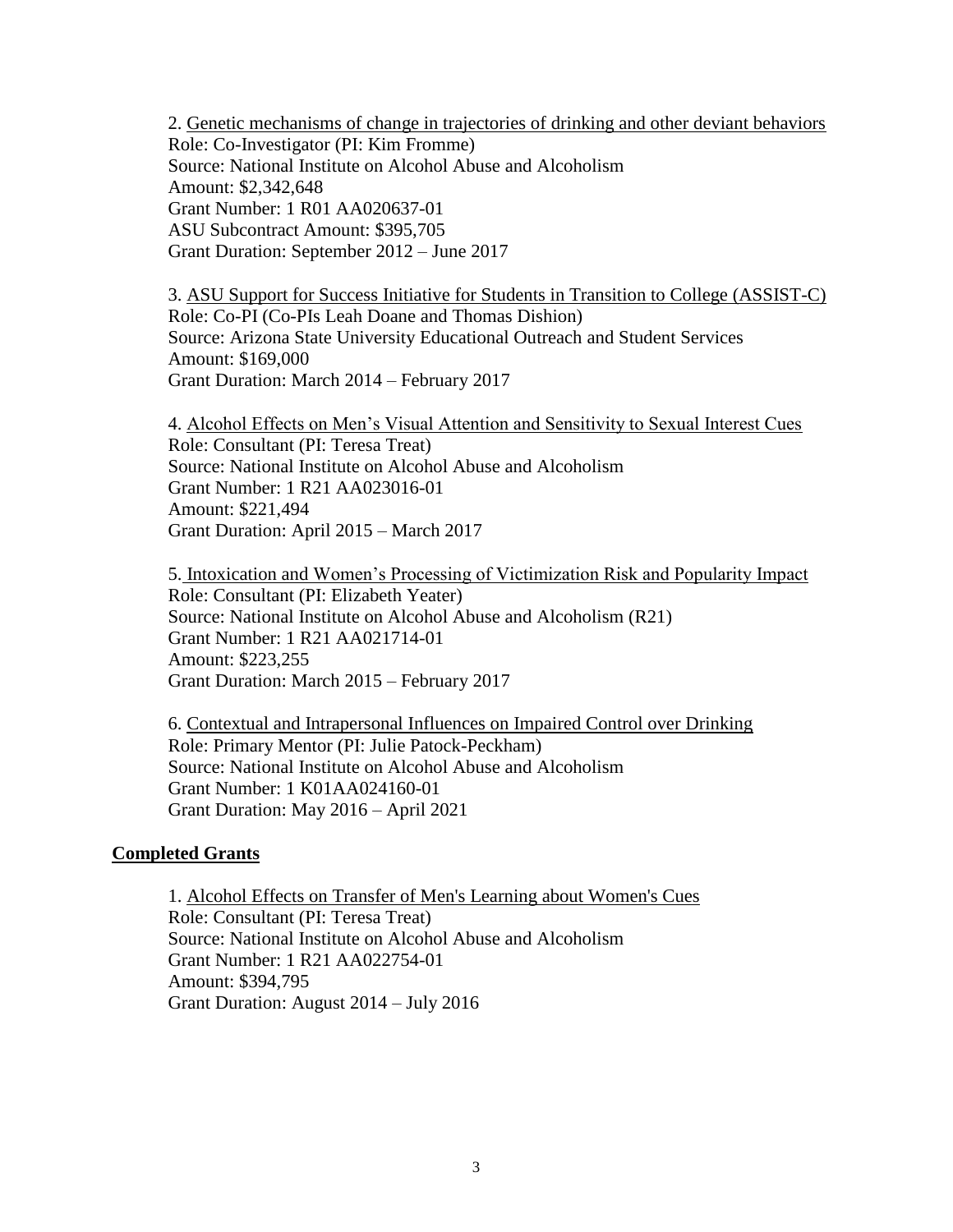2. Promotive and Protective Factors for Alcohol Use and Problems in Emerging Adults Role: Principal Investigator Source: National Institute on Alcohol Abuse and Alcoholism Amount: \$404,163 Grant Number: 1 R21 AA020834-01 Grant Duration: September 2013 – August 2016

3. The Role of Feminine Norms on the Development of Binge drinking and Related Problems Role: Consultant (PI: Derek Iwamoto) Source: Alcoholic Beverage Medical Research Foundation Amount: \$100,000 Grant Duration: August 2013 – July, 2015

4. A Brief, Web-Based Alcohol Reduction Intervention for Undergraduates: Initial Study Role: Consultant (PI: Robert Leeman) Source: Alcoholic Beverage Medical Research Foundation Amount: \$86,958 Grant Duration: July 2012 – June 2014

5. Difficulties with Self-Control and High-Risk Alcohol Use in Young Adults Role: Consultant (PI: Robert Leeman) Source: National Institute on Alcohol Abuse and Alcoholism Amount: \$697,463 Grant Number: K01 AA 019694 Grant Duration: September 2010 – August 2015

6. Effects of Acute Tolerance to Alcohol Effects on Within Session Drinking, Driving Decisions, and Driving Performance Role: Co-PI (Co-PI: Laurie Chassin) Source: ASU College of Liberal Arts and Sciences Seed Grant Program Amount: \$50,000 Grant Duration: July 2012 – December, 2014

7. Effects of Alcohol and Prior Gambling Outcomes on Gambling Behavior Role: Principal Investigator Source: National Institute on Alcohol Abuse and Alcoholism Amount: \$367,875 Grant Number: 1 R21 AA016386-01 Grant Duration: September 2007 – August 2011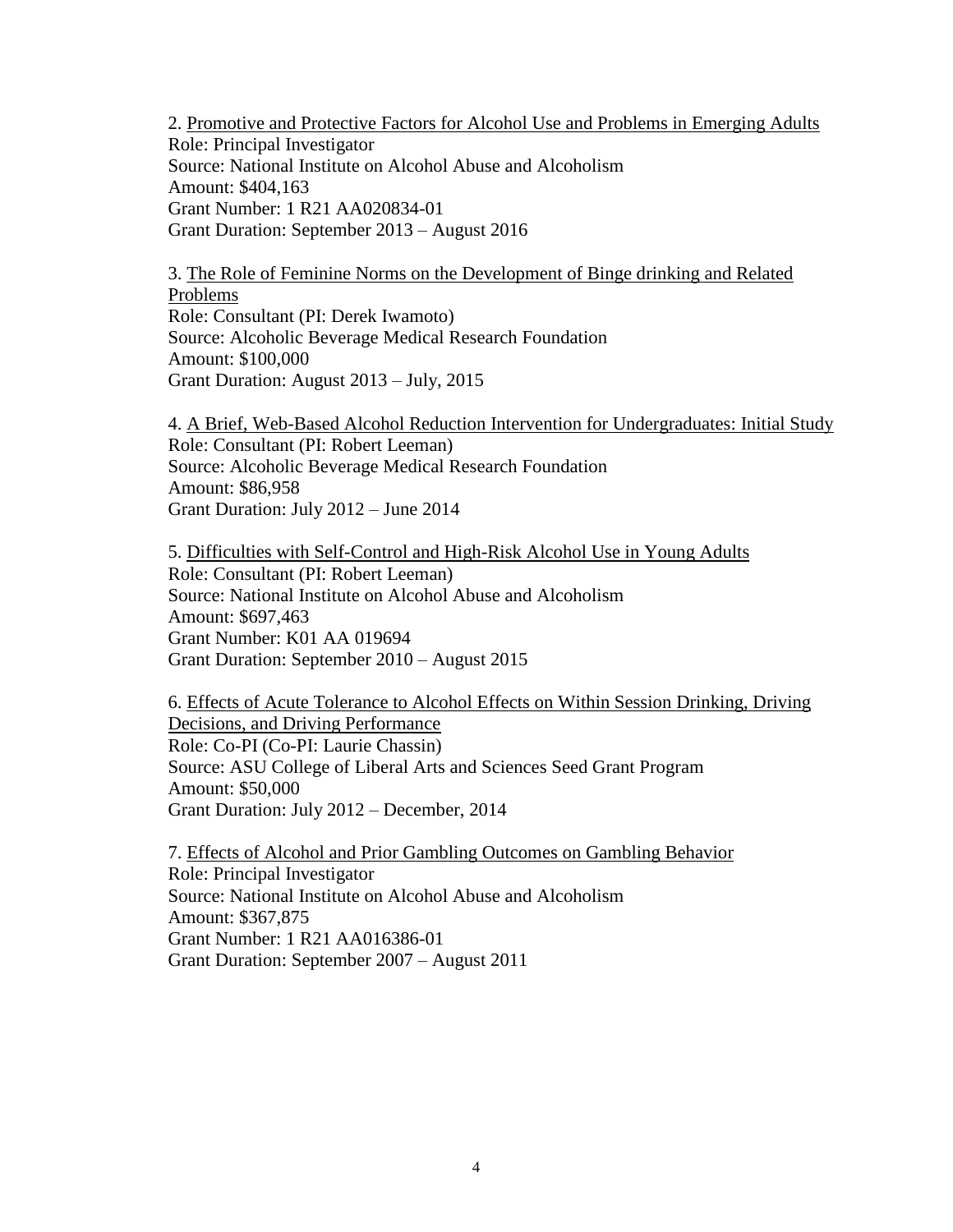8. Naltrexone for Heavy Drinking in Young Adults Role: Co-Investigator (PI: Stephanie O'Malley) Source: National Institute on Alcohol Abuse and Alcoholism (R01) Total Amount: \$3,566,197 Grant Number: 1 R01 AA016621-01 ASU Subcontract Amount: \$283,404 Grant Duration: September 2008 – August 2013

9. Predictors of Gambling Persistence: Alcohol, Prior Gambling Outcomes, Cognitions and Personality Role: Principal Investigator Source: Social Sciences Faculty Research Fund, Yale University Amount: \$5,000 Grant Duration: May 2005 – April 2006

10. Alcohol and Behavioral Risks throughout College Role: Co-Investigator (PI: Kim Fromme) Source: National Institute on Alcohol Abuse and Alcoholism (R01) Total Amount: \$2,232,945 Yale Subcontract Amount: \$264,370 Grant Number: 1 R01 AA013967-01 Grant Duration: June 2003 – May 2009

11. Acute Effects of Alcohol on Information Processing and Behavioral Control Role: Principal Investigator Source: Center for Translational Neuroscience of Alcoholism Amount: \$16,940 Grant Duration: June 2003 – May 2006

12. Acute Effects of Alcohol on Information Processing and Behavioral Control Role: Principal Investigator Source: Alcoholic Beverage Medical Research Foundation Amount: \$41,500 Grant Duration: October 2002 – November 2003

13. Alcohol, Cognition, & Behavior Role: Co Principal Investigator (Co-PI: Kim Fromme) Source: Texas Commission on Alcohol and Drug Abuse Amount: \$75,000 Grant Duration: September 2001 – August 2002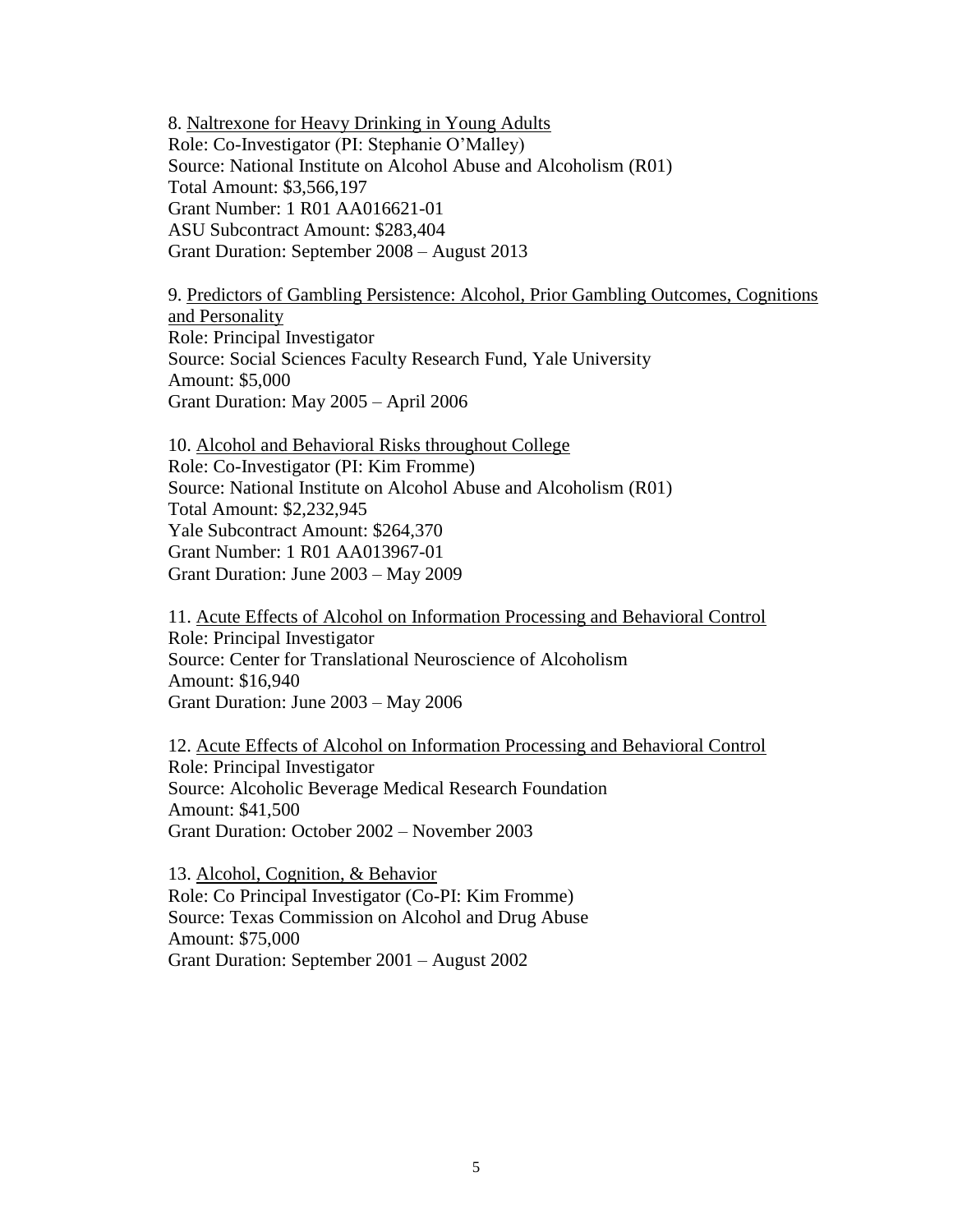14. Innovative Analyses of Alcohol Intervention Trials for College Student Role: Consultant (Co-PIs: Helene Raskin-White and Eun-Young Mun) Source: National Institute on Alcohol Abuse and Alcoholism Grant Number: 1 R01 AA019511-01 Amount: \$2,138,000 Grant Duration: April 2010 – April 2014

## **Pending Grants**

1. Trait and state ECF deficits under alcohol: Developmental paths to alcohol misuse Role: Co-Principal Investigator Source: National Institute on Alcohol Abuse and Alcoholism Grant Number: 1 R01 AA025789-01

2. A Smartphone App to Capture Alcohol-Induced Disinhibition as a Novel Moderate Drinking Tool for Young Adults Role: Co-I and Subcontract PI Source: National Institute on Alcohol Abuse and Alcoholism Grant Number: 1 R21

## **PUBLICATIONS**

## **Peer-Reviewed Journal Articles (87 total in chronological order)**

**H index score = 35 Total Citations = 5,467**

## **\* indicates that the first author was a graduate or undergraduate advisee**

- 1. Boyd, S. B., & **Corbin, W.R.** (In press). Faster alcohol metabolism is associated with increased stimulation and within session consumption. *Experimental and Clinical Psychopharmacology*.
- 2. Iwamoto, D. K., **Corbin, W.**, Takamatsu, S., & Castellanos, J. (2018). The association between multidimensional feminine norms, binge drinking, and alcohol-related problems among young adult college women. *Addictive Behaviors, 76*, 243-249.
- 3. Ashenhurst, J.R., Harden, K.P., Mallard, T.T., **Corbin, W.R.**, & Fromme, K. (2017). Developmentally specific associations between CNR1 genotype and cannabis use across emerging adulthood. *Journal of Studies on Alcohol and Drugs, 78*, 686-695.
- 4. \*Menary, K.R., **Corbin, W.R.**, & Chassin, L. (2017). Associations between early internalizing symptoms and speed of transition through stages of alcohol involvement. *Development and Psychopathology, 29*, 1455-1467.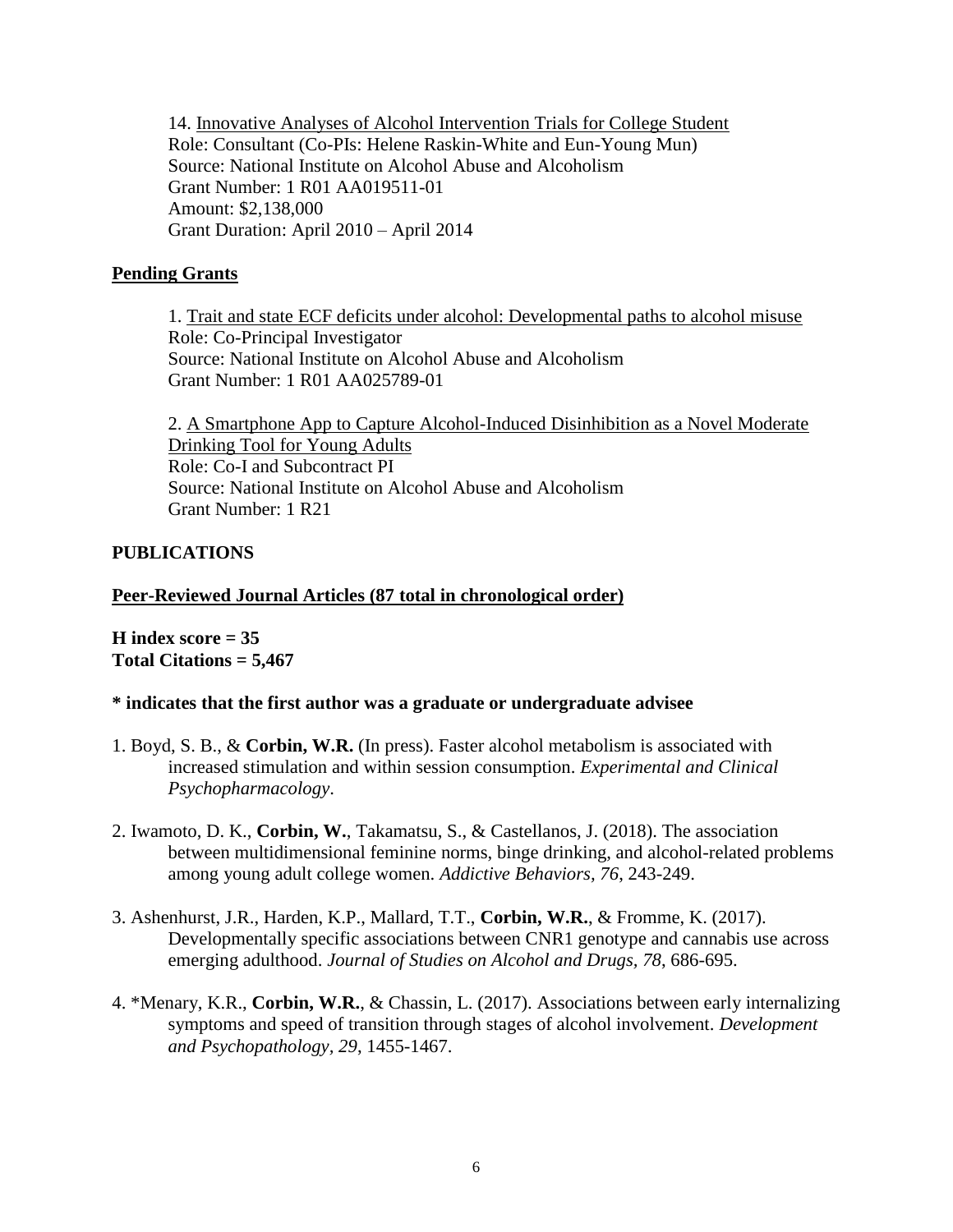- 5. Bold, K.W., Fucito, L.M., DeMartini, K.S., Leeman, R.F, Kranzler, H.R., **Corbin, W.R.**, & O'Malley, S.S. (2017). Urgency traits moderate daily relations between affect and drinking to intoxication among young adults. *Drug and Alcohol Dependence, 170,* 59-65.
- 6. Boyd, S. J., **Corbin, W. R.**, Morean, M. E., & Martin, C. S. (2017). Alcohol stimulation and sedation: A critical review of the biphasic alcohol effects scale. *Current Addiction Reports, 4*, 209-220.
- 7. **Corbin, W. R.** & Cronce, J. M. (2017). Effects of alcohol, initial gambling outcomes, impulsivity, and gambling cognitions on gambling behavior using a video poker task. *Experimental and Clinical Psychopharmacology, 25*, 175-185.
- 8. Ashenhurst, J. R., Harden, K. P., **Corbin, W. R.**, & Fromme, K. (2016). Alcohol-related genes show an enrichment of associations with a persistent externalizing factor. *Journal of Abnormal Psychology, 125*, 933-945.
- 9. Bold, K.W., Fucito, L.M., **Corbin, W.R.**, DeMartini, K.S., Leeman, R.F., Kranzler, H.R., & O'Malley, S.S. (2016). Daily relations among affect, urge, targeted naltrexone, and alcohol use in young adults. *Experimental and Clinical Psychopharmacology, 24*, 367- 375.
- 10. **Corbin, W.R.**, Scott, C.J., & Treat, T.A. (2016). Sociosexual attitudes, sociosexual behaviors, and alcohol use. *Journal of Studies on Alcohol and Drugs, 77*, 629-637.
- 11. \*Gates, J.R., **Corbin, W.R.**, & Fromme, K. (2016). Emerging adult identity development, alcohol use, and alcohol-related problems during the transition out of college. *Psychology of Addictive Behaviors, 30*, 345-355.
- 12. DeMartini, K.S., Gueorguieva, R., Leeman, R.F., **Corbin, W.R.**, Fucito, L.M., Kranzler, H.R., & O'Malley, S.S. (2016). Longitudinal findings from a randomized clinical trial of naltrexone for young adult heavy drinkers. *Journal of Consulting and Clinical Psychology, 84*, 185-190.
- 13. Gearhardt, A.N., **Corbin, W.R.**, & Brownell, K.D. (2016). Development of the Yale Food Addiction Scale version 2.0. *Psychology of Addictive Behaviors, 30*, 113-121.
- 14. Leeman, R.F., DeMartini, K.S., Gueorguieva, R., Nogueira, C., **Corbin, W.R.**, Neighbors, C., & O'Malley, S.S. (2016). Randomized controlled trial of a very brief, multicomponent web-based alcohol intervention for undergraduates with a focus on protective behavioral strategies. *Journal of Consulting and Clinical Psychology, 84*, 1008-1015.
- 15. Lemeshow, A.R., Gearhardt, A.N., & Genkinger, J.M., & Corbin, W.R. (2016). Assessing the psychometric properties of two food addiction scales. *Eating Behaviors, 23*, 110-114.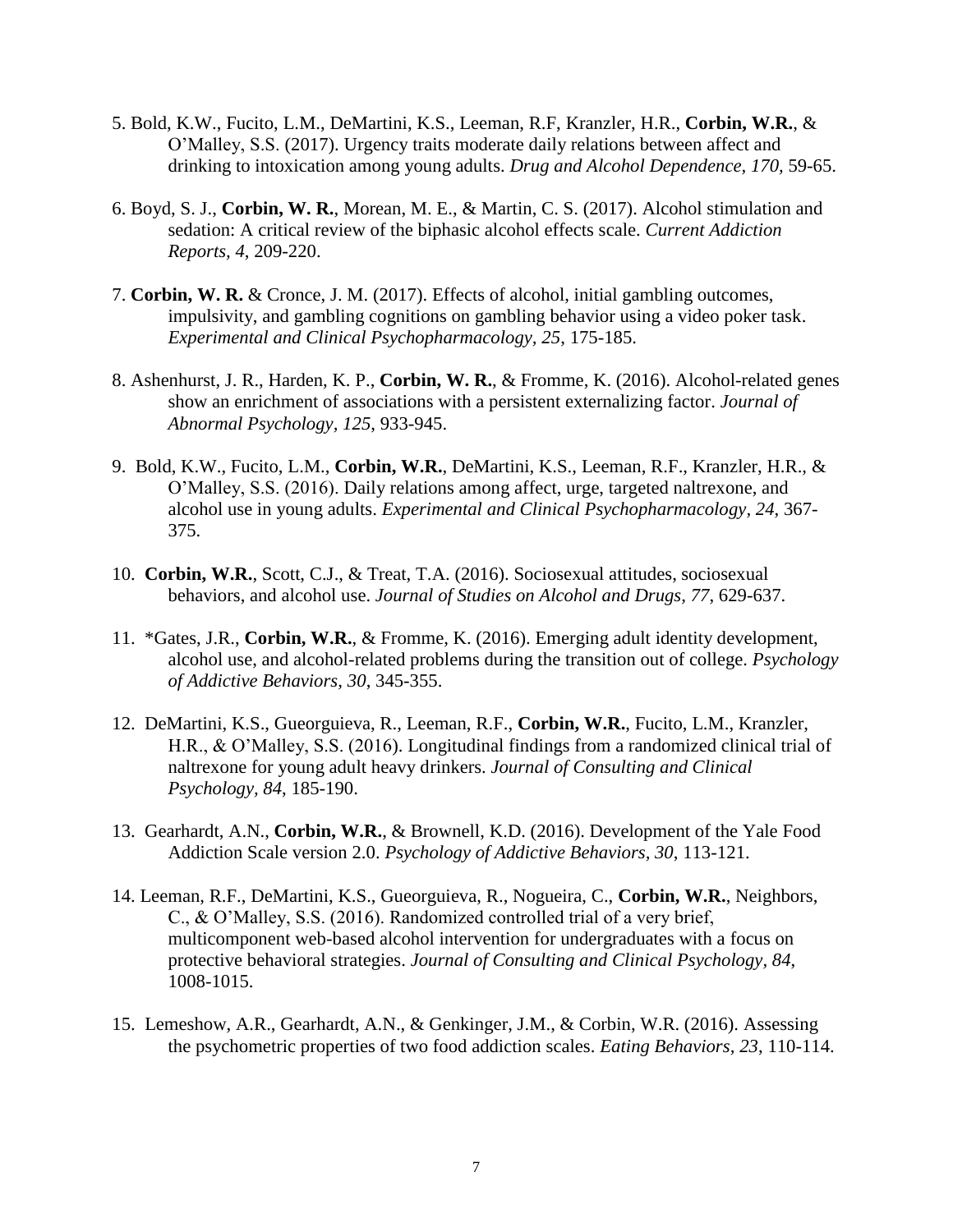- 16. Ashenhurst, J.R., Harden, K.P., **Corbin, W.R.**, & Fromme, K. (2015). Trajectories of binge drinking and personality change across emerging adulthood. *Psychology of Addictive Behaviors, 29*, 978-991.
- 17. Carlson, M., Harden, K.P., Kretsch, N., **Corbin, W.R.**, & Fromme, K. (2015). Interactions between DRD4 and developmentally specific environments in alcohol dependence symptoms: Attempt to replicate Park et al. (2011). *Journal of Abnormal Psychology, 124*, 1043-1049.
- 18. **Corbin, W.R.**, Papova, A., Morean, M.E., O'Malley, S.S., Krishnan-Sarin, S., Abi-Dargham, A., Anticevic, A., Pearlson, G., Petrakis, I., Pittman, B.P., & Krystal, J.H. (2015). Integrating Acquired Preparedness and Dual Process models of risk for heavy drinking and related problems. *Psychology of Addictive Behaviors, 29*, 864-874*.*
- 19. **Corbin, W.R.**, Scott, C.S., Boyd, S.J., Menary, K.R., & Ender, C.K. (2015). Contextual influences on subjective and behavioral response to alcohol. *Experimental and Clinical Psychopharmacology*, *23*, 59-70.
- 20. Harden, K.P., Carlson, M.D., Kretsch, N, **Corbin, W.R.**, & Fromme, K. (2015) Childhood sexual abuse and impulsive personality traits: Mixed evidence for moderation by DRD4 Genotype. *Journal of Research in Personality, 55*, 30-40.
- 21. \*Hartman, J.D., Patcok-Peckham, J.A., **Corbin, W.R.**, Gates, J.R., Leeman, R.F., Luk, J.W., & King, K.M. (2015). Direct and indirect links between parenting styles, selfconcealment (secrets), impaired control over drinking and alcohol-related outcomes. *Addictive Behaviors*, 40, 102-108.
- 22. \*Menary, K.R., **Corbin, W.R.**, Leeman, R.F., Fucito, L.M., Toll, B.A., DeMartini, K., & O'Malley, S.S. (2015). Interactive and indirect effects of anxiety and negative urgency on alcohol-related problems. *Alcoholism: Clinical and Experimental Research, 39*, 1267- 1274.
- 23. \*Morean, M.E., **Corbin, W.R.**, & Treat, T.A. (2015). Differences in subjective response to alcohol by gender, family history, heavy episodic drinking, and cigarette use: Refining and broadening the scope of measurement. *Journal of Studies on Alcohol and Drugs*, *76*, 287-295.
- 24. Morean, M.E., **Corbin, W.R.**, & Treat, T.A. (2015). Evaluating the accuracy of alcohol expectancies relative to subjective response to alcohol. *Addictive Behaviors, 51*, 197-203.
- 25. Mun, E.Y., de la Torre, J., Atkins, D.C., White, H.R., Ray, A.E., Kim, S.Y., Yang, J., Clarke, N., Huo, Y., Larimer, M.E., Huh, D., & **The Project INTEGRATE Team**. (2015). Project INTEGRATE: An Integrative Study of Brief Alcohol Interventions for College Students. *Psychology of Addictive Behaviors, 29*, 34-48.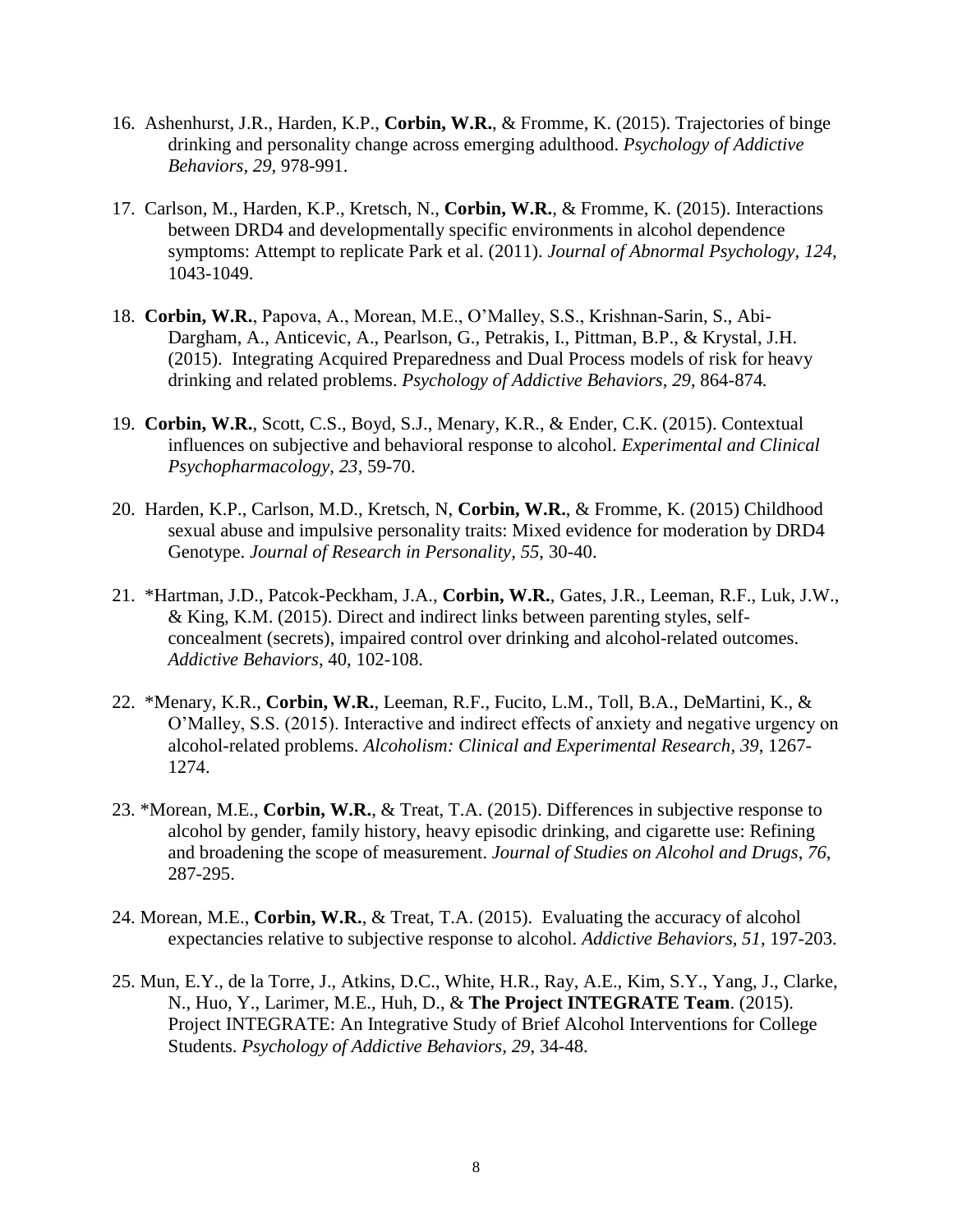- 26. O'Malley, S.S., **Corbin, W.R.**, Leeman, R.F., DeMartini, K.S., Fucito, L.M., Ikomi, J., Romano, D.M., Wu, R., Toll, B.A., Sher, K.J., Gueorguieva, R., & Kranzler, H.R. (2015). Reduction in alcohol drinking in young adults by naltrexone: A double-blind, placebo-controlled, randomized clinical trial of efficacy and safety. J*ournal of Clinical Psychiatry, 76*, e207-e213.
- 27. White, H.R., Yang, J., Ray, A.E., Huh, D., Atkins, D.C., Larimer, M.E., Fromme, K., **Corbin, W.R.**, Baer, J.S., LaBrie, J.W., & Mun, E.Y. (2015). Are there secondary effects on marijuana use from brief alcohol interventions for college students? *Journal of Studies on Alcohol and Drugs, 76*, 367-377.
- 28. \*Boyd, S.J., **Corbin, W.R.**, & Fromme, K. (2014). Parental and peer influences on alcohol use during the transition out of college. *Psychology of Addictive Behaviors, 28,* 960-968.
- 29. **Corbin, W.R.**, Zalewski, S., Leeman, R.F., Toll, B.A., Fucito, L.M., & O'Malley, S.S. (2014). In with the old and out with the new? A comparison of the old and new binge drinking standards. *Alcoholism: Clinical and Experimental Research*, *38*, 2657-2663.
- 30. DeMartini, K.S., Leeman, R.F., **Corbin, W.R.**, Toll, B.A., Fucito, L.M., Lejuez, C.W., & O'Malley, S.S. (2014). A new look at risk-taking: Using a translational approach to examine risk-taking behavior on the Balloon Analogue Risk Task. *Experimental and Clinical Psychopharmacology, 22*, 444-452.
- 31. Flint, A.J., Gearhardt, A.N., **Corbin, W.R.**, Brownell, K.D., Field, A.E., & Rimm, E.B. (2014). Food addiction scale measurement in 2 cohorts of middle-aged and older women. *American Journal of Clinical Nutrition, 99*, 578-586.
- 32. Iwamoto, D.K., **Corbin, W.R.**, Takamatsu, S., & Castellanos, J. (2014). College men and alcohol use: Positive alcohol expectancies as a mediator between distinct masculine norms and alcohol use. *Psychology of Men & Masculinity, 15*, 29-39.
- 33. Ray, A.E., Kim, S-Y., White, H.R., Larimer, M.E., Mun, E.Y., Clarke, N., Jiao, Y., Atkins, D.C., Huh, D., & the **Project INTEGRATE team** (2014). When less is more and more is less in brief motivational interventions: Characteristics of intervention content and their associations with drinking outcomes. *Psychology of Addictive Behaviors, 28*, 1026-1040.
- 34. \*Scott, C.S., & **Corbin, W.R.** (2014). Influence of sensation seeking on response to alcohol versus placebo: Implications for the Acquired Preparedness Model. *Journal of Studies on Alcohol and Drugs*, 75*, 136-144.*
- 35. Gearhardt, A.N., Roberto, C.A., Seamans, B.A., **Corbin, W.R.**, & Brownell, K.D. (2013). Preliminary validation of the Yale Food Addiction Scale for Children. *Eating Behaviors, 14,* 508-512.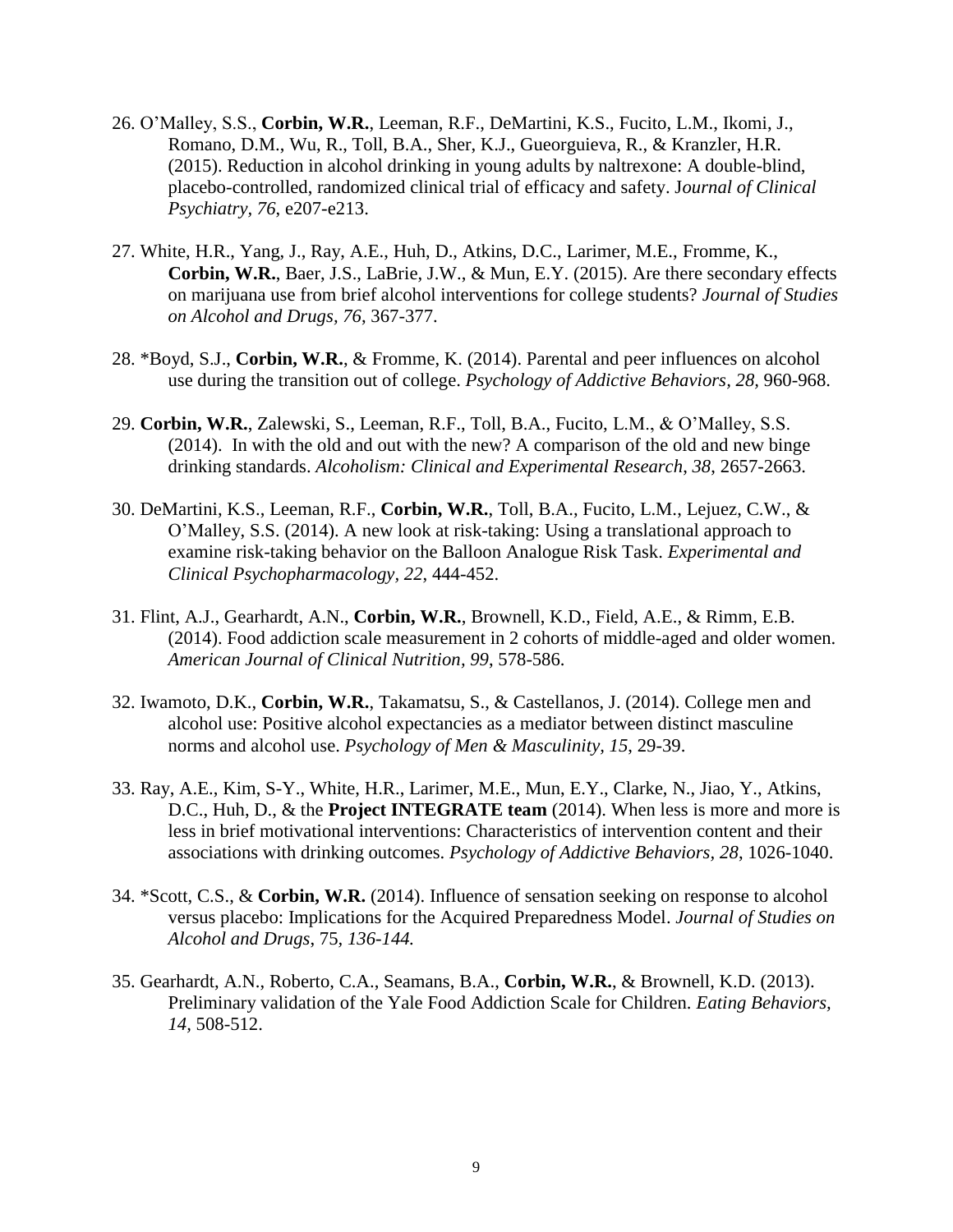- 36. Leeman, R.F., **Corbin, W.R.**, Fucito, L.M., Urwin, J.W., & O'Malley, S.S. (2013). Predictors of interest in an alcohol reduction clinical trial of naltrexone among undergraduates. *Journal of Addiction Research and Therapy, 4(151)*. doi: 10.4172/2155- 6105.1000151.
- 37. Leeman, R.F., **Corbin, W.R.**, Nogueira, C., Krishnan-Sarin, S., Potenza, M.N., & O'Malley, S.S. (2013). A human alcohol self-administration paradigm to model impaired control over alcohol use. *Experimental and Clinical Psychopharmacology, 21*, 303-314.
- 38. DeMartini, K.S., Palmer, R.S., Leeman, R.F., **Corbin, W.R.**, Toll, B.A., Fucito, L.M., & O'Malley, S.S. (2013). Drinking less and drinking smarter: Direct and indirect protective strategies in young adults. *Psychology of Addictive Behaviors*, *27*, 615-626.
- 39. \*Morean, M.E., **Corbin, W.R.**, & Treat, T.A. (2013). The Subjective Effects of Alcohol Scale: Development and psychometric evaluation of a novel assessment tool for measuring subjective response to alcohol. *Psychological Assessment*, *25*, 780-795.
- 40. **Corbin, W.R.**, Farmer, N.M., & Nolen-Hoeksema, S. (2013). Relations among stress, coping strategies, coping motives, alcohol consumption and related problems: A mediated moderation model. *Addictive Behaviors, 38*, 1912-1919.
- 41. **Corbin, W.R.**, Scott, C.S., Leeman, R.F., Fucito, L.M., Toll, B.A., & O'Malley, S.S. (2013). Early subjective response and acquired tolerance as predictors of alcohol use and related problems in a clinical sample. *Alcoholism: Clinical and Experimental Research, 37*, 490- 497.
- 42. \*Morean, M.E., **Corbin, W.R.**, & Treat, T.A. (2012). The Anticipated Effects of Alcohol Scale: Development and psychometric evaluation of a novel assessment tool for measuring alcohol expectancies. *Psychological Assessment, 24*, 1008-1023.
- 43. \*Gearhardt, A.N., Treat, T.A., Hollingworth, A., & **Corbin, W.R.** (2012). The relation between eating-related individual differences and *visual* attention to foods high in added fat and sugar. *Eating Behaviors, 13*, 371-374.
- 44. \*Morean, M.E., **Corbin, W.R.**, & Fromme, K. (2012). Age of first use and delay to first intoxication in relation to trajectories of heavy drinking and alcohol-related problems during emerging adulthood. *Alcoholism: Clinical and Experimental Research, 36*, 1991- 1999.
- 45. Peters, E.N., Leeman, R.F., Fucito, L.M., Toll, B.A., **Corbin, W.R.**, & O'Malley, S.S. (2012). Co-occurring marijuana use is associated with medication nonadherence and nonplanning impulsivity in young adult heavy drinkers. *Addictive Behaviors, 37,* 420- 426.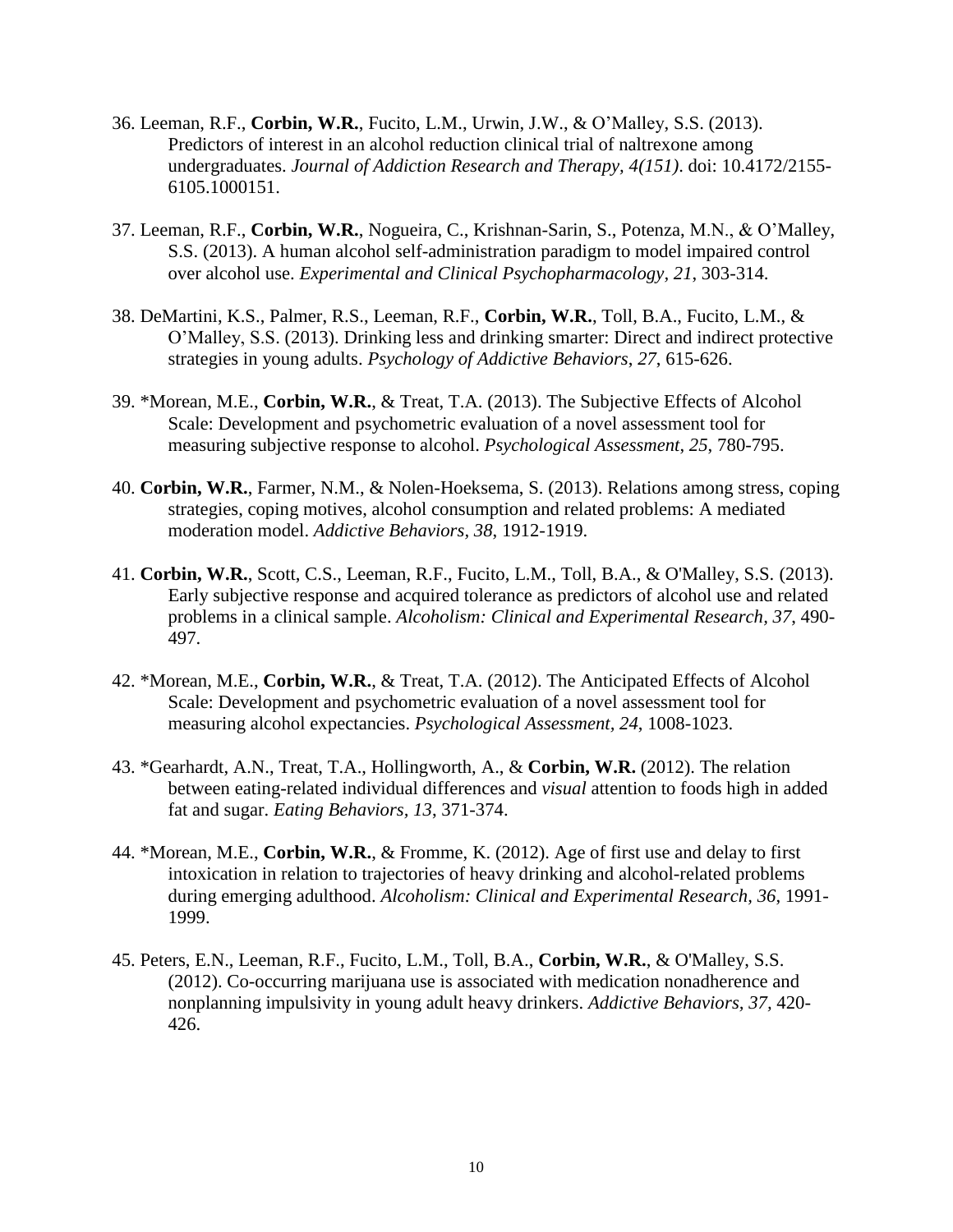- 46. Plebani, J.G., Ray, L.A., Morean, M.E., **Corbin, W.R.**, MacKillop, J., Amlung, M., & King, A.C. (2012). Human laboratory paradigms in alcohol research. *Alcoholism: Clinical and Experimental Research, 36,* 972-983.
- 47. **Corbin, W.R.**, Iwamoto, D.K., & Fromme, K. (2011). A comprehensive longitudinal test of the Acquired Preparedness Model for alcohol use and related problems. *Journal of Studies on Alcohol and Drugs, 72*, 602-610.
- 48. \*Crum, A.J., **Corbin, W.R.**, & Brownell, K.D., & Salovey, P. (2011). Mind over milkshakes: Mindsets not just nutrients determine ghrelin response. *Health Psychology, 30*, 424-429.
- 49. \*Gearhardt, A.N. & **Corbin, W.R.** (2011). The role of food addiction in clinical research. *Current Pharmaceutical Design, 17*, 1140-1142.
- 50. \*Gearhardt, A.N., Yokum, S., Orr, P.T., Stice, E., **Corbin, W.R.**, & Brownell, K.D. (2011). Neural correlates of food addiction. *Archives of General Psychiatry, 68*, 808-816.
- 51. \*Hatzenbuehler, M.L., **Corbin, W.R.**, & Fromme, K. (2011). Discrimination and alcoholrelated problems among college students: A prospective examination of mediating effects. *Drug and Alcohol Dependence, 115*, 213-220.
- 52. **Corbin, W.R.**, Iwamoto, D.K., & Fromme, K. (2011). Broad social motives, alcohol use, and related problems: Mechanisms of risk from high school to college. *Addictive Behaviors, 36*, 222-230.
- 53. \*Cronce, J.M. & **Corbin, W.R.** (2010). Effects of alcohol and initial gambling outcomes on within-session gambling behavior. *Experimental and Clinical Psychopharmacology, 18*, 145-157.
- 54. Iwamoto, D.K., **Corbin, W.R.**, & Fromme, K. (2010). Trajectory classes of heavy episodic drinking among Asian American college students. *Addiction, 105*, 1912-1920*.*
- 55. \*Morean, M.E. & **Corbin, W.R.** (2010). Subjective response to alcohol: A critical review of the literature. *Alcoholism: Clinical and Experimental Research, 34*, 385-395.
- 56. Palmer, R.S., **Corbin, W.R.**, & Cronce, J.M. (2010). Protective strategies: A mediator of risk associated with age of drinking onset. *Addictive Behaviors, 35*, 486-491.
- 57. \*Gearhardt, A.N., **Corbin, W.R.** (2009). Body mass index and alcohol consumption: Family history of alcoholism as a moderator. *Psychology of Addictive Behaviors, 23*, 216-225.
- 58. **\***Gearhardt, A., **Corbin, W.R.**, & Brownell, K.D. (2009). Food addiction: An examination of the diagnostic criteria for dependence. *Journal of Addiction Medicine, 3*, 1-7.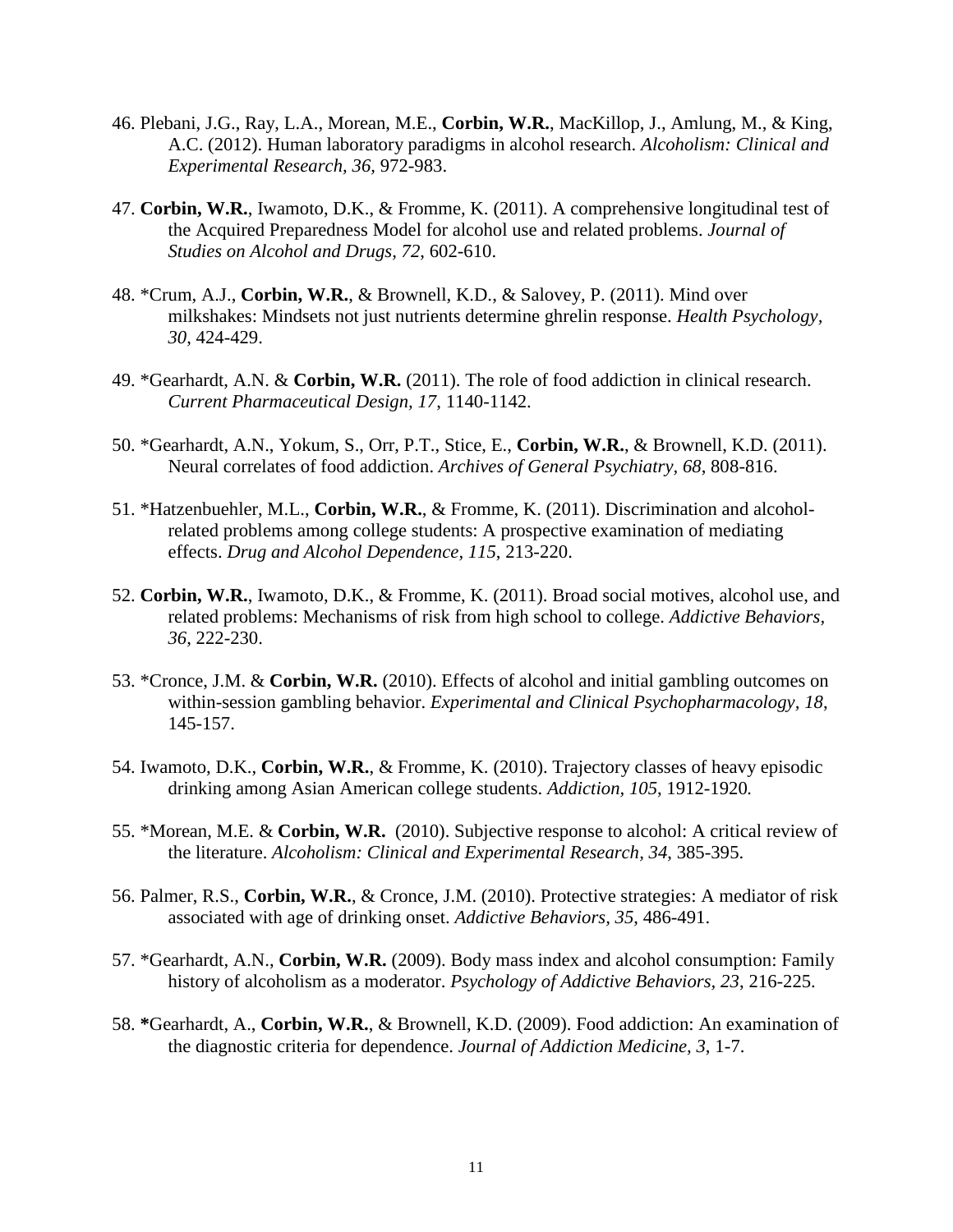- 59. \*Gearhardt, A.N., **Corbin, W.R.**, & Brownell, K.D. (2009). Preliminary validation of the Yale Food Addiction Scale. *Appetite, 52*, 430-436.
- 60. Leeman, R.F., **Corbin, W.R.,** & Fromme, K. (2009). Craving predicts within session drinking behavior following placebo. *Personality and Individual Differences, 46*, 693- 698.
- 61. \*Morean, M.E., **Corbin, W.R.,** Sinha, R., & O'Malley, S.S. (2009). Parental history of anxiety as a moderator of the relationship between alcohol expectancies and alcoholrelated problems. *Journal of Studies on Alcohol and Other Drugs, 70*, 227-236.
- 62. Vaughan, E.L., **Corbin, W.R.,** & Fromme, K. (2009). Academic and social motives and drinking behavior. *Psychology of Addictive Behaviors, 23*, 564-576.
- 63. Fromme, K., **Corbin, W.R.**, & Kruse, M.I. (2008). Behavioral risks during the transition from high school to college. *Developmental Psychology, 44*, 1497-1504*.*
- 64. Leeman, R.F., Palmer, R.S., **Corbin, W.R.**, Romano, D.M., Meandzija, B., & O'Malley, S.S. (2008). A pilot study of naltrexone and BASICS for heavy drinking young adults. *Addictive Behaviors, 33*, 1048-1054*.*
- 65. \*Morean, M.E. & **Corbin, W.R.** (2008). Subjective alcohol effects and drinking behavior: The relative influence of early response and acquired tolerance. *Addictive Behaviors, 33*  1306-1313.
- 66. **Corbin, W. R.,** Gearhardt, A., & Fromme, K. (2008). Stimulant alcohol effects prime within session drinking behavior. *Psychopharmacology, 197*, 327-337*.*
- 67. **Corbin, W. R.**, Morean, M., & Benedict, D. (2008). The Positive Drinking Consequences Questionnaire (PDCQ): Validation of a new assessment tool. *Addictive Behaviors, 33*, 54-68.
- 68. **Corbin, W. R.**, Vaughan, E. L., & Fromme, K. (2008). Ethnic differences and the closing of the gender gap in alcohol use among college bound students. *Psychology of Addictive Behaviors 22*, 240-248.
- 69. \*Hatzenbuehler, M., **Corbin, W. R.**, & Fromme, K. (2008). Trajectories of alcohol use among sexual minority young adults and their heterosexual peers: Results from a prospective study. *Developmental Psychology, 44*, 81-90.
- 70. \*Cronce, J. M., **Corbin, W. R.**, Steinberg, M. A., & Potenza, M. N. (2007). Self-perception of gambling problems among adolescents identified as at-risk or problem gamblers. *Journal of Gambling Studies, 23*, 363-375.
- 71. **Corbin, W. R.** & Cronce, J. M. (2007). Alcohol effects on behavioral control: The impact of likelihood and magnitude of negative consequences. *Alcoholism: Clinical and Experimental Research, 31*, 955-964.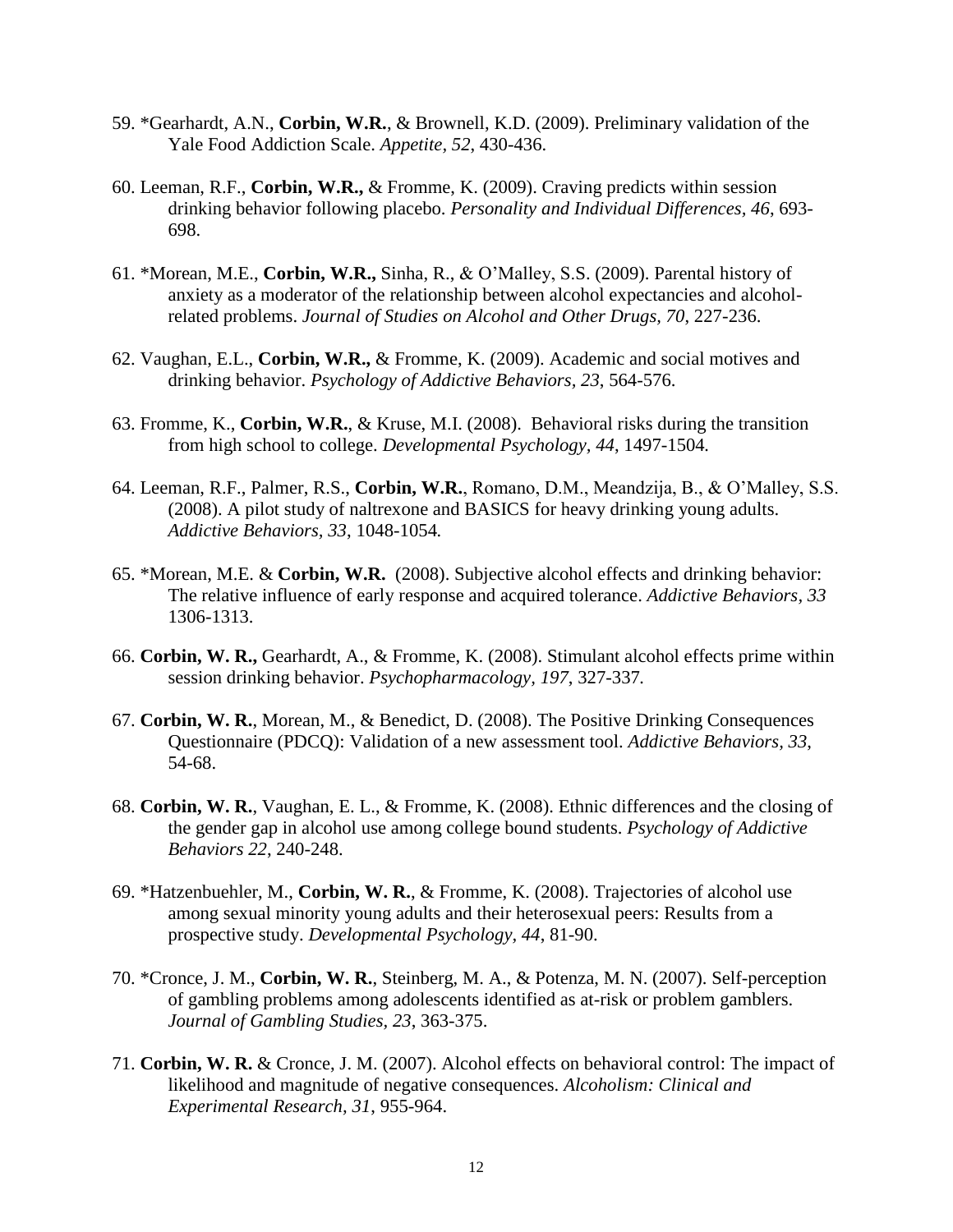- 72. Neal, D. J., **Corbin, W. R.**, & Fromme, K. (2006). Measurement of alcohol-related consequences among high school and college students: Application of item-response models to the Rutgers Alcohol Problem Index. *Psychological Assessment, 18*, 402-414.
- 73. Neal, D. J., Fromme, K., Del Boca, F. K., Parks, K. A. King, L. P., Pardi, A. M., Collins, R. L., Muraven, M., Vetter, C., & **Corbin, W. R.** (2006). Capturing the moment: Innovative approaches to daily alcohol assessment. *Alcoholism: Clinical and Experimental Research, 30*, 282-291*.*
- 74. **Corbin, W. R.**, Fromme, K., & Bergeson, S.(2006). Preliminary data on the association between the serotonin transporter polymorphism, subjective alcohol experiences and drinking behavior. *Journal of Studies on Alcohol, 67,* 5-13.
- 75. Fromme, K., de Wit, H., Hutchinson, K.E., Ray, L., **Corbin, W. R.**, Cook, T. A., Wall, T. L., & Goldman, D. (2004). Biological and behavioral markers of alcohol sensitivity. *Alcoholism: Clinical and Experimental Research, 28*, 247-256.
- 76. Fromme, K. & **Corbin, W. R.** (2004). Prevention of heavy drinking and associated negative consequences among mandated and voluntary college students. *Journal of Consulting and Clinical Psychology, 72, 1038-1049.*
- 77. Barnett, N. P., O'Leary Tevyaw, T., Fromme, K., Borsari, B., Carey, K. B., **Corbin, W.R.**, Colby, S. M., Monti, P. M. (2004). Brief alcohol interventions with mandated or adjudicated college students. *Alcoholism: Clinical and Experimental Research, 28,* 966- 975.
- 78. Wiers, R. W., Wood, M. D., Darkes, J., **Corbin, W. R.**, Jones, B. T., & Sher, K. J. (2003). Changing expectancies: Cognitive mechanisms and context effects. *Alcoholism: Clinical and Experimental Research, 27*, 186-197.
- 79. **Corbin, W. R.** & Fromme, K. (2002). Alcohol use and serial monogamy as risks for sexually transmitted diseases in young adults. *Health Psychology, 21*, 229-236.
- 80. Luscher, K., **Corbin, W. R.,** Bernat, J., Calhoun, K. S. & McNair, L. D. (2002). Predictors of graduate student attitudes toward prescription privileges for psychologists. *Journal of Clinical Psychology, 58,* 783-792.
- 81. **Corbin, W. R.,** Bernat, J. A., Calhoun, K. S., McNair, L. D., & Seals, K. L. (2001). The role of alcohol expectancies and alcohol consumption among sexually victimized and nonvictimized college women. *Journal of Interpersonal Violence, 16*, 297-311.
- 82. **Corbin, W. R.,** McNair, L. D., & Carter, J. A. (2001). Evaluation of a treatment-appropriate cognitive intervention for challenging alcohol outcome expectancies. *Addictive Behaviors, 26*, 475-488.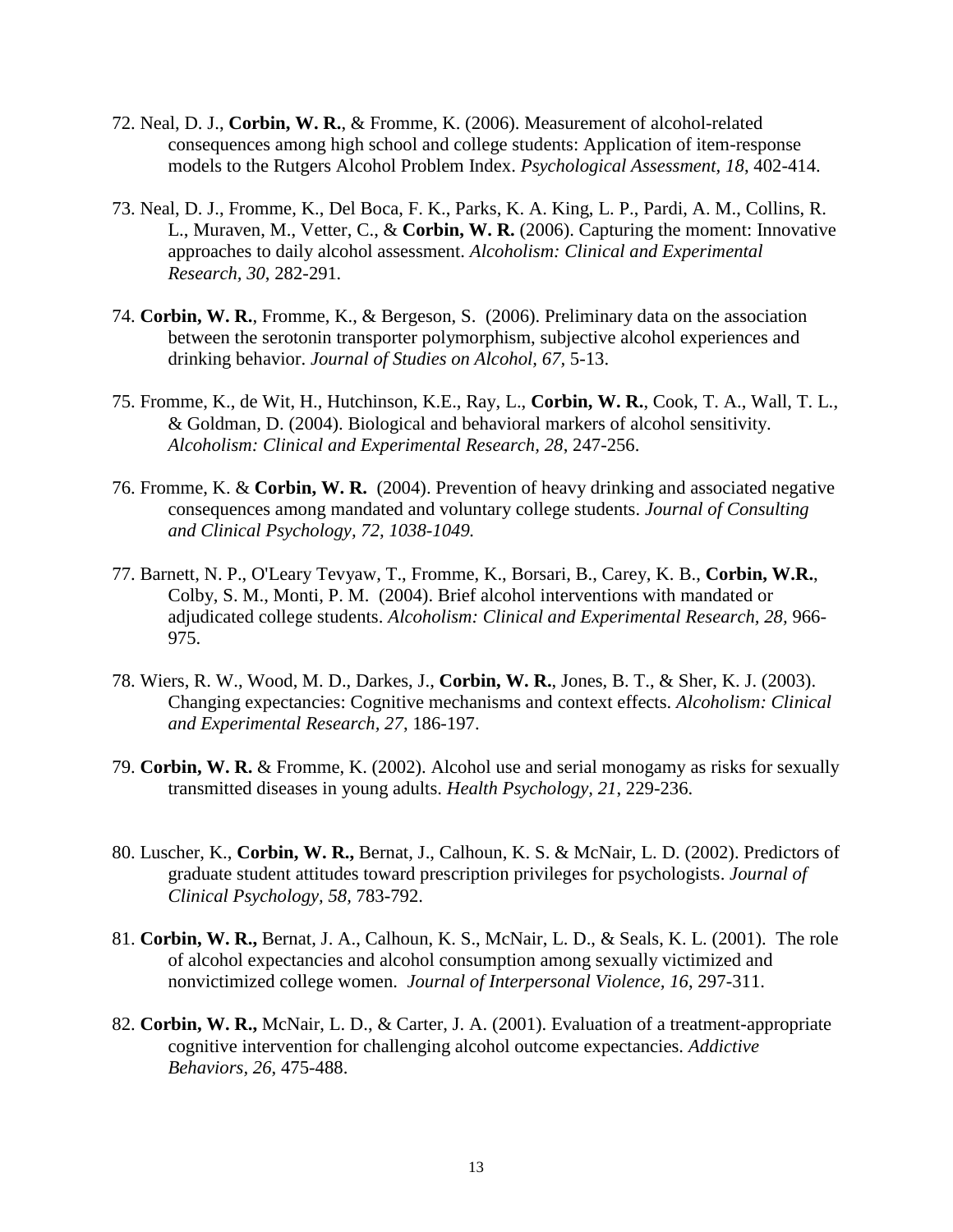- 83. Jones, B., **Corbin, W. R.,** & Fromme, K. (2001). A review of expectancy theory and alcohol consumption. *Addiction, 96*, 57-72.
- 84. Carter, J.A., McNair, L. D., **Corbin, W. R.,** & Williams, M. (1999). Gender differences related to heterosexual condom use: The influence of negotiation styles. *Journal of Sex & Marital Therapy, 25*, 217-225.
- 85. Carter, J.A., McNair, L. D., **Corbin, W. R**. & Black, D. (1998). Effects of priming positive and negative outcomes on drinking responses. *Experimental and Clinical Psychopharmacology, 6*, 399-405.
- 86. **Corbin, W. R.,** Corbin C. B., Pangrazi, R. P., Petersen, G., & Pangrazi, D. (1997). Selfesteem profiles: A comparison of children above and below national criteria for body fatness. *The Physical Educator, 54*, 47-56.
- 87. **Corbin, W. R.,** McNair, L. D., & Carter, J. A. (1996). Self-esteem and problem drinking among male and female college students. *Journal of Alcohol and Drug Education, 42*, 1- 14.

#### **Books and Book Chapters**

#### **\* indicates that the first author was a graduate or undergraduate advisor**

- 1. Castro, F.G., Kellison, J., & **Corbin, W.R.** (2014). Prevention of substance abuse in ethnic minority youth. In F.T.L. Leong (Ed.), *Handbook of Multicultural Psychology.* Washington DC: American Psychological Association.
- 2. Corbin, C.B., Welk, G.J., **Corbin, W.R.**, & Welk, K.A. (2013). *Concepts of Fitness & Wellness: A Comprehensive Lifestyle Approach (10th edition)*. New York: McGraw Hill.
- 3. Corbin, C.B., Welk, G.J., **Corbin, W.R.**, & Welk, K.A. (2013). *Concepts of Physical Fitness. Active Lifestyles for Wellness (17th edition)*. New York: McGraw Hill.
- 4. \*Gearhardt, A.N. & **Corbin, W.R.** (2012). Clinical Assessment of Food Addiction. In K.D. Brownell and M.S. Gold (Eds). *Handbook of Food and Addiction*. New York: Oxford University Press.
- 5. \*Gearhardt, A.N. & **Corbin, W.R.** (2012). Food addiction and diagnostic criteria for dependence. In K.D. Brownell and M.S. Gold (Eds). *Handbook of Food and Addiction*. New York: Oxford University Press.
- 6. \*Gearhardt, A.N. & **Corbin, W.R.** (2012). Interactions between alcohol consumption, eating, and weight. In K.D. Brownell and M.S. Gold (Eds). *Handbook of Food and Addiction*. New York: Oxford University Press.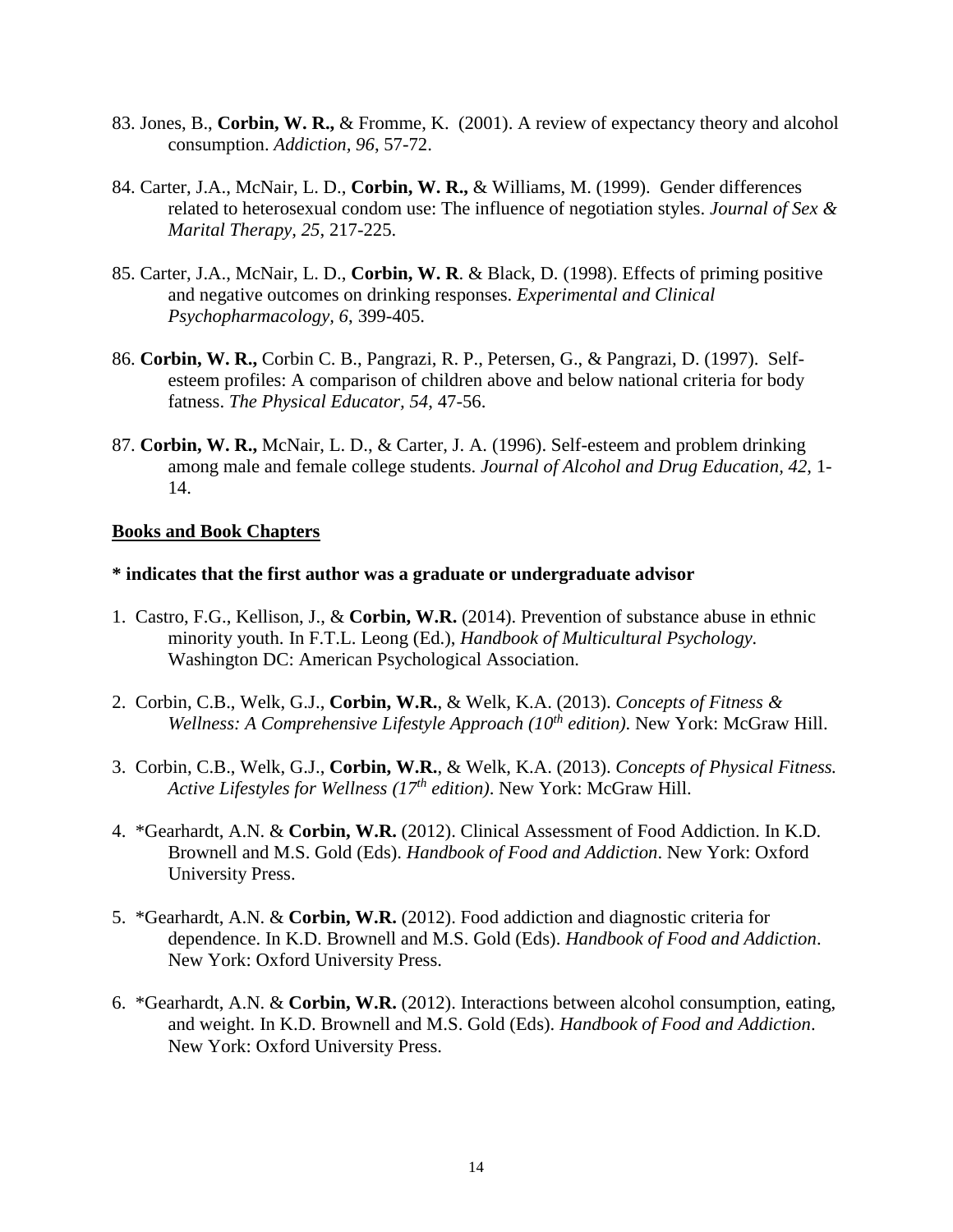- 7. \*Cronce, J. M., & **Corbin, W. R.** College and career. (2010). In J. E. Grant & M. N. Potenza (Eds.), Young Adult Mental Health (pp 80-95). New York: Oxford University Press.
- 8. Corbin, C. B., Welk, G. J., **Corbin, W. R.**, & Welk, K. A. (2013). *Concepts of Fitness and Wellness: A Comprehensive Lifestyle Approach (10th edition)*. Boston, MA: McGraw Hill.
- 9. Corbin, C. B., Welk, G. J., **Corbin, W. R.**, & Welk, K. A. (2013). *Concepts of Physical Fitness: Activities Lifestyles for Wellness (17th edition)*. Boston, MA: McGraw Hill.
- 10. Corbin, C. B., Welk, G. J., **Corbin, W. R.**, & Welk, K. A. (2011). *Concepts of Fitness and Wellness: A Comprehensive Lifestyle Approach (9th edition)*. Boston, MA: McGraw Hill.
- 11. Corbin, C. B., Welk, G. J., **Corbin, W. R.**, & Welk, K. A. (2011). *Concepts of Physical Fitness: Activities Lifestyles for Wellness (16th edition)*. Boston, MA: McGraw Hill.
- 12. Corbin, C. B., Welk, G. J., **Corbin, W. R.**, & Welk, K. A. (2009). *Concepts of Fitness and Wellness: A Comprehensive Lifestyle Approach (8th edition)*. Boston, MA: McGraw Hill.
- 13. Corbin, C. B., Welk, G. J., **Corbin, W. R.**, & Welk, K. A. (2009). *Concepts of Physical Fitness: Activities Lifestyles for Wellness (15th edition)*. Boston, MA: McGraw Hill.
- 14. Corbin, C. B., Welk, G. J., **Corbin, W. R.**, & Welk, K. A. (2008). *Concepts of Fitness and Wellness: A Comprehensive Lifestyle Approach (7th edition)*. Boston, MA: McGraw Hill.
- 15. Corbin, C. B., Welk, G. J., **Corbin, W. R.**, & Welk, K. A. (2008). *Concepts of Physical Fitness: Activities Lifestyles for Wellness (14th edition)*. Boston, MA: McGraw Hill.
- 16. Corbin, C. B., Welk, G. J., **Corbin, W. R.**, & Welk, K. A. (2006). *Concepts of Fitness and Wellness: A Comprehensive Lifestyle Approach (6th edition)*. Boston, MA: McGraw Hill.
- 17. Corbin, C. B., Welk, G. J., **Corbin, W. R.**, & Welk, K. A. (2006). *Concepts of Physical Fitness: Activities Lifestyles for Wellness (13th edition)*. Boston, MA: McGraw Hill.
- 18. Corbin, C. B., Lindsey, R., **Corbin, W. R.**, Welk, K. A. (2006). *Fundamental Concepts of Fitness and Wellness (2nd edition).* McGraw Hill: Boston, MA.
- 19. Corbin, C. B., Welk, G. J., **Corbin, W. R.**, & Welk, K. (2005). *Concepts of Physical Fitness: Activities Lifestyles for Wellness (12th edition)*. Boston, MA: McGraw Hill.
- 20. Corbin, C. B., Welk, G. J., Lindsey, R., & **Corbin, W. R.** (2004). *Concepts of Fitness and Wellness: A Comprehensive Lifestyle Approach (5th edition)*. Boston, MA: McGraw Hill.
- 21. Corbin, C. B., Welk, G. J., Lindsey, R., & **Corbin, W. R.** (2003). *Concepts of Physical Fitness: Activities Lifestyles for Wellness (11th edition)*. Boston, MA: McGraw Hill.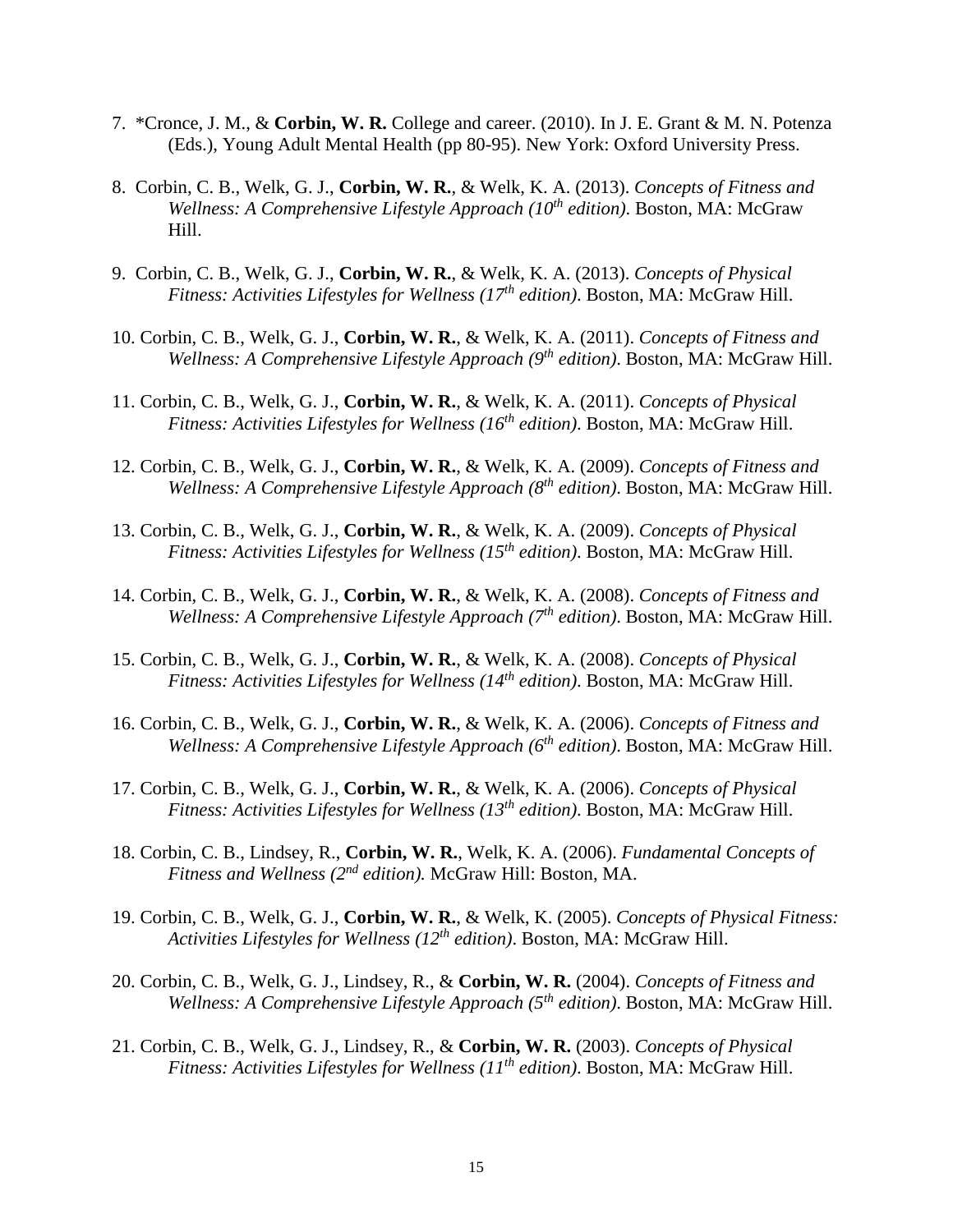- 22. Corbin, C. B., Lindsey, R., Welk, G. J., **Corbin, W. R.** (2002). *Concepts of Fitness and Wellness: A Comprehensive Lifestyle Approach (4th edition)*. Boston, MA: McGraw Hill.
- 23. Corbin, C. B., Lindsey, R., Welk, G. J., & **Corbin, W. R.** (2001). *Fundamental Concepts of Fitness and Wellness*. McGraw Hill: Boston, MA.

### **Editorials and Commentaries**

- 1. \*Scott, C.S. & **Corbin, W.R.** (In Press). Response to "Alcohol sensitivity in the context of the Acquired Preparedness Model." *Journal of Studies on Alcohol and Drugs*.
- 2. **Corbin, W. R.** (2004). Binge drinking. In N. J. Salkind (Ed.), *Encyclopedia of Human Development*. Thousand Oaks, CA: Sage Publications.
- 3. Jones, B., **Corbin, W. R.,** & Fromme, K. (2002). Half full or half empty, the glass still does not satisfactorily quench the thirst for knowledge on alcohol expectancies as a mechanism of change. *Addiction, 96*, 1672-1674.

#### **MANUSCRIPTS UNDER REVIEW OR IN REVISION FOR INVITED RESUBMISSION**

#### **\* indicates that the first author was a graduate or undergraduate advisee**

- 1. \*Canning, J. R., **Corbin, W. R.**, Van Lenten, S. A., Doane, L. D., Ha, T., & Dishion, T. J. (In Revision). Interactive effects of broad social motives and descriptive norms on drinking behavior among incoming first-year college students.
- 3. **Corbin, W. R.**, Gates, J.R., Menary, K.R., Arewasikporn, A., & Fromme, K. (Under Revision). Promotive and protective factors against alcohol use prior to the transition to college.
- 4. \*Hartman, J. D., **Corbin, W. R.,** & Fromme, K. (In Revision). Indirect and moderated effects of parent-child communication on drinking outcomes in the transition to college.
- 5. Foster, D. W., DeMartini, K. S., **Corbin, W.R.**, Fucito, L., Romano, D., Leeman, R., Kranzler, H. R., & O'Malley, S. S. (Under review).
- 6. \*Richner, K., **Corbin, W. R.**, & Menary, K. M. (Under revision for invited resubmission). Differences in subjective response to alcohol in caucasian and Hispanic/Latino samples.
- 7. Rogers, A. A., Updegraff, K. A., Iida, M., Dishion, T. J., Doane, L.D., Corbin, W. R., Van Lenten, S. A., and Ha, T. (Under review). Trajectories of positive and negative affect across the transition to college: The role of daily interactions with parents and friends.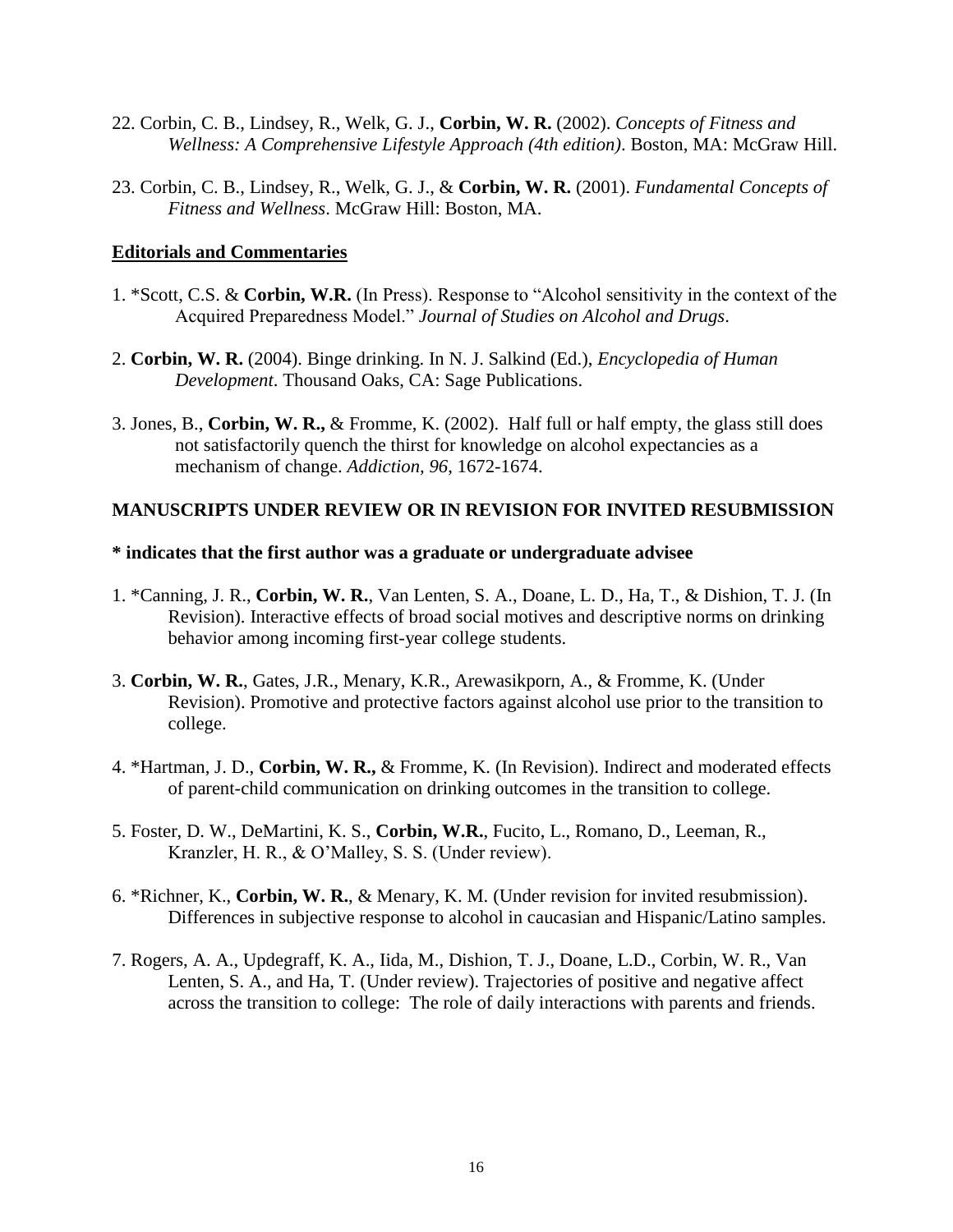## **NATIONAL RESEARCH PRESENTATIONS (Past 10 Years)**

#### **\* indicates that the first author was a graduate or undergraduate advisee**

- 1. **Corbin, W. R.**, \*Hartman, J. D., \*Papova, A., & \*Menary, K. R. (June, 2017). Effects of physical and social context on subjective response to alcohol. Poster presentation at the 40<sup>th</sup> annual meeting of the Research Society on Alcoholism, Denver, CO.
- 2. \*Hartman, J., **Corbin, W. R.**, & Warner, M. (November, 2017). The comprehensive adolescent drinking history form: A novel measure of adolescent alcohol exposure. Poster presentation at the 51st Annual Meeting of the Association for Behavioral and Cognitive Therapy, San Diego, CA.
- 3. \*Papova, A., **Corbin, W. R.**, & \*Menary, K. R. (November, 2017). Does self-control interact with subjective response to predict alcohol use? Poster presentation at the 51st Annual Meeting of the Association for Behavioral and Cognitive Therapy, San Diego, CA.
- 4. \*Richner, K., \*Papova, A., & **Corbin, W. R.** (November, 2017). Comparing the effects of alcohol use and texting on driving performance. Presentation at the 51st Annual Meeting of the Association for Behavioral and Cognitive Therapy Special Interest Group poster session, San Diego, CA.
- 5. \*Canning, J., **Corbin, W.R.**, Van Lenten, S.A., Dishion, T.J., Doane, L.D., & Ha, T. (November, 2016). Interactive effects of broad social motives and descriptive norms on drinking behavior. Poster presentation at the 50th Annual Meeting of the Association for Behavioral and Cognitive Therapy, New York, NY.
- 6. \*Hartman, J., **Corbin, W.R.**, Luthar, S., Van Lenten, S., Dishion, T., Doane, L., & Ha, T. (November, 2016). Parent-child relationship quality: A potential moderator in the link between parental containment and alcohol use before the transition to college. Poster presentation at the 50th Annual Meeting of the Association for Behavioral and Cognitive Therapy, New York, NY.
- 7. \*Papova, A., **Corbin, W.R.**, & Harrid, A. (November, 2016). The protective mechanisms of perfectionism. Poster presentation at the 50th Annual Meeting of the Association for Behavioral and Cognitive Therapy, New York, NY.
- 8. \*Richner, K.A. & **Corbin, W.R.** (November, 2016). Racial/ethnic group differences in the full range of subjective responses to alcohol. Poster presentation at the 50th Annual Meeting of the Association for Behavioral and Cognitive Therapy, New York, NY.
- 9. Bold, K.W., **Corbin, W.R.**, Smith, G., Menary, K.R., & Cyders, M. (June, 2016). Positive and negative urgency in alcohol outcomes: Translational implications of longitudinal survey and lab based studies for intervention science. Symposium presentation at the 39<sup>th</sup> annual meeting of the Research Society on Alcoholism, New Orleans, LA.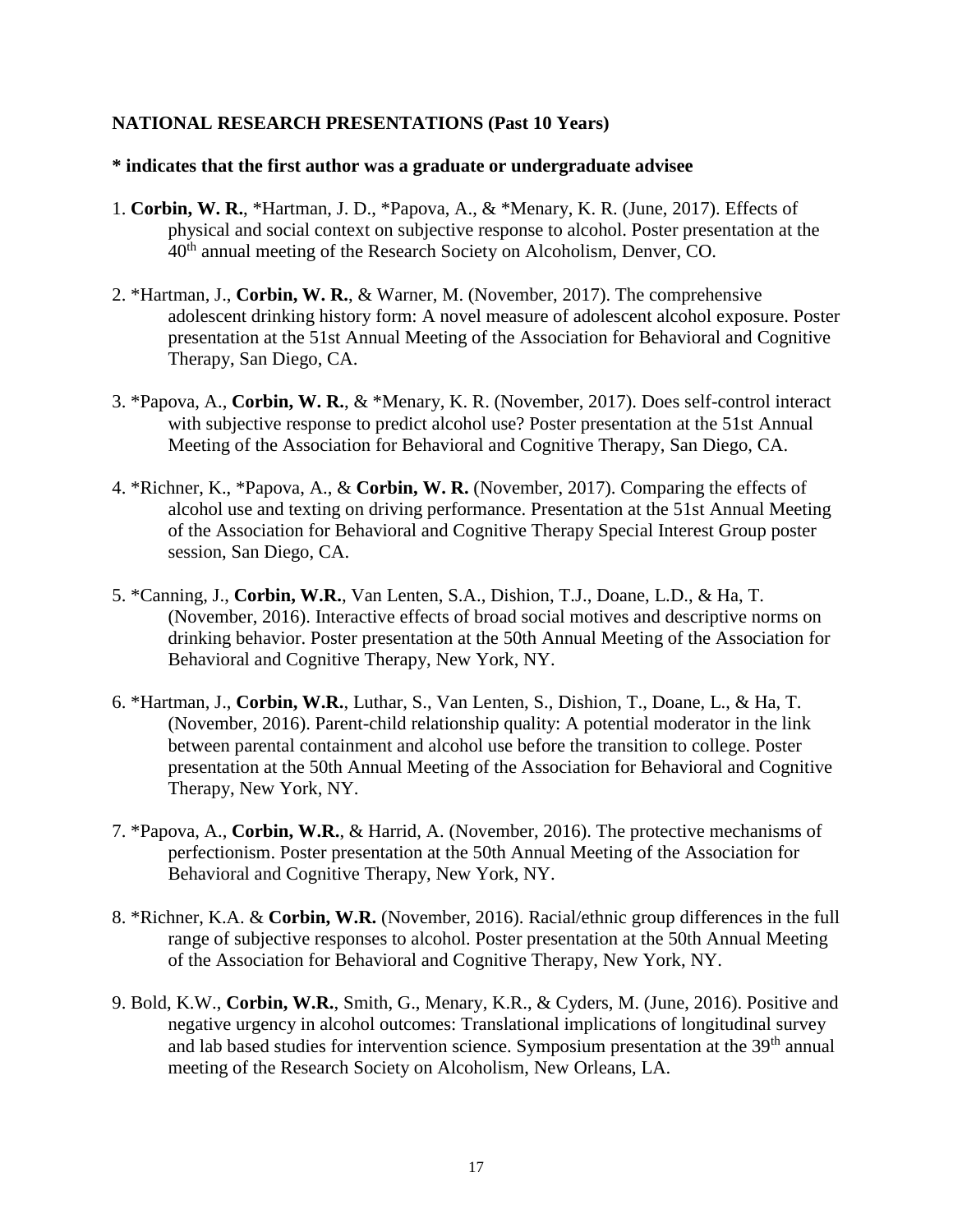- 10. \*Ethrib, J., **Corbin, W.R.**, & O'Malley, S.S. (March, 2016). Gender differences in the indirect effects of childhood trauma on alcohol-related problems through anxiety. Poster presented at the 4<sup>th</sup> Annual Meeting of the Collaborative Perspectives on Addiction, San Diego, CA.
- 11. \*Harrid, A. & **Corbin, W.R.** (March, 2016). Sober resting heart rate as a predictor of stimulant response under acute alcohol consumption. Poster presented at the 4<sup>th</sup> Annual Meeting of the Collaborative Perspectives on Addiction, San Diego, CA.
- 12. **Corbin, W.R.**, Arewasikporn, A., Gates, A., & Fromme, K. (November, 2015). Religiosity protects against increases in alcohol use during the transition to college. Poster presented at the Addictions SIG of the 49th Annual Meeting of the Association for Behavioral and Cognitive Therapy, Chicago, IL.
- 13. \*Craney, R., **Corbin, W.R.**, & Fromme, K. (November, 2015). Selection and socialization effects for sexual perpetration during college. Poster presented at the Addictions SIG of the 49th Annual Meeting of the Association for Behavioral and Cognitive Therapy, Chicago, IL.
- 14. Bold, K.W., Fucito, L.M., DeMartini, K.S., Leeman, R.F., Kranzler, H.R., **Corbin, W.R.**, & O'Malley, S.S. (June, 2015). Predictors of within-treatment drinking in a trial of targeted naltrexone. Poster presentation at the 38<sup>th</sup> Annual Meeting of the Research Society on Alcoholism, San Antonio, TX.
- 15. Iwamoto, D., Grivel, M., Clinton, L., Kaya, A., Brady, J., & **Corbin, W.R.** (June, 2015). Longitudinal model examining feminine norms, expectancies and alcohol related problems among underage young adult women. Poster presentation at the 38<sup>th</sup> Annual Meeting of the Research Society on Alcoholism, San Antonio, TX.
- 16. \*Ladensack, A., **Corbin, W.R.**, & Scott, C. (June, 2015). I drink alone: Mechanisms of risk for alcohol problems related to solitary drinking. Poster presentation at the 38<sup>th</sup> Annual Meeting of the Research Society on Alcoholism, San Antonio, TX.
- 17. \*Menary, K.R., Boyd, S.J., & **Corbin, W.R.** (June, 2015). Internalizing symptoms do not predict a reinforcing profile of subjective response to alcohol. Poster presentation at the 38<sup>th</sup> Annual Meeting of the Research Society on Alcoholism, San Antonio, TX.
- 18. Pandika, D., **Corbin, W.R.**, Lee, M., & Chassin, L. (June, 2015). Alternative scoring of the SRE: Impact on level of response as a mediator of the relation between family history of alcoholism and adolescent alcohol use. Poster presentation at the 38<sup>th</sup> Annual Meeting of the Research Society on Alcoholism, San Antonio, TX.
- 19. \*Papova, A. & **Corbin, W.R.** (June, 2015). Self-control motivation and capacity scale: Validation of a new measure. Poster presentation at the 38<sup>th</sup> Annual Meeting of the Research Society on Alcoholism, San Antonio, TX.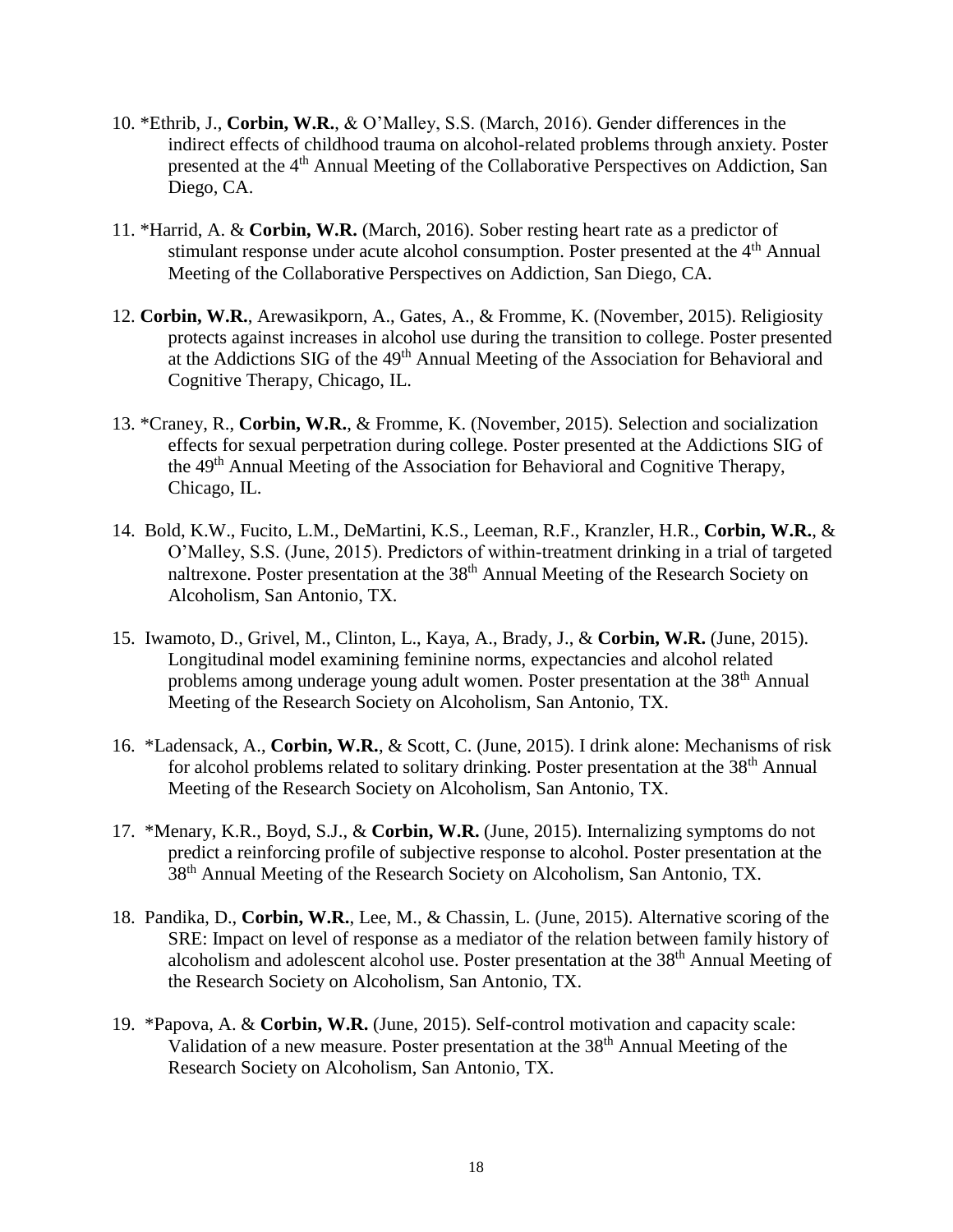- 20. \*Scott, C., **Corbin, W.R.**, & Papova, A. (June, 2015). Imagined contexts in traditional alcohol outcome expectancy measurement. Poster presentation at the 38<sup>th</sup> Annual Meeting of the Research Society on Alcoholism, San Antonio, TX.
- 21. White, H.R., Jiao, Y., Ray, A.E., Huh, D., Atkins, D.C., Larimer, M.E., Fromme, K., **Corbin, W.R.**, Baer, J.S., Baer, J.W., & Mun, E.Y. (June, 2015). Effects of brief alcoholfocused interventions on marijuana use among college students. Poster presentation at the 38<sup>th</sup> Annual Meeting of the Research Society on Alcoholism, San Antonio, TX.
- 22. **Corbin, W.R.**, Scott, C.S., Boyd, S.J., Fillmore, M.T., Bujarski, S., & Morean, M.M. (June, 2014). Pharmacokinetics and human alcohol responses: Uncovering dynamic processes associated with risk for alcohol-related problems. Symposium presentation at the 37<sup>th</sup> Annual Meeting of the Research Society on Alcoholism, Bellevue, WA.
- 23. DeMartini, K.S., Gueorguieva, R., Leeman, R.F., **Corbin, W.R.**, Fucito, L.M., Kranzler, H.R., & O'Malley, S.S. (June, 2014). Naltrexone for non-treatment seeking young adult drinkers: One year outcomes. Poster presentation at the  $37<sup>th</sup>$  Annual Meeting of the Research Society on Alcoholism, Bellevue, WA.
- 24. \*Hartman, J.D., Patock-Peckham, J.A., **Corbin, W.R.**, Bradsfield, A., & Gates, J.R. (June, 2014). Are self-concealment and depression mediating mechanisms between parenting styles and tension reduction motives and alcohol-related problems? Poster presentation at the 37th Annual Meeting of the Research Society on Alcoholism, Bellevue, WA.
- 25. \*Menary, K.R., **Corbin, W.R.**, Chassin, L., Jackson, K., & Berey, B. (June, 2014). Early internalizing symptoms predict a rapid transition through later stages of transition to alcohol dependence. Poster presentation at the  $37<sup>th</sup>$  Annual Meeting of the Research Society on Alcoholism, Bellevue, WA.
- 26. \*Ong, T.Q., **Corbin, W.R.** & Fromme, K. (June, 2014). Relations among religiosity, age of self-identification as gay, lesbian, or bisexual, and alcohol use among college students. Poster presentation at the 37<sup>th</sup> Annual Meeting of the Research Society on Alcoholism, Bellevue, WA.
- 27. \*Papova, A., **Corbin, W.R.**, Morean, M.E., DeMartini, K.S., Pittman, B.P., Krishnan-Sarin, S., Petrakis, I., Pearlson, G., Krystal, J., & O'Malley, S.S. (June, 2014). A dual process model: Decomposing bottom-up influences on drinking outcomes. Poster presentation at the 37<sup>th</sup> Annual Meeting of the Research Society on Alcoholism, Bellevue, WA.
- 28. \*Scott, C., **Corbin, W.R.**, Hartman, J., Gates, J. (June, 2014). Alcohol Purchase Task demand indices, craving, and within-session alcohol consumption. Poster presentation at the 37th Annual Meeting of the Research Society on Alcoholism, Bellevue, WA.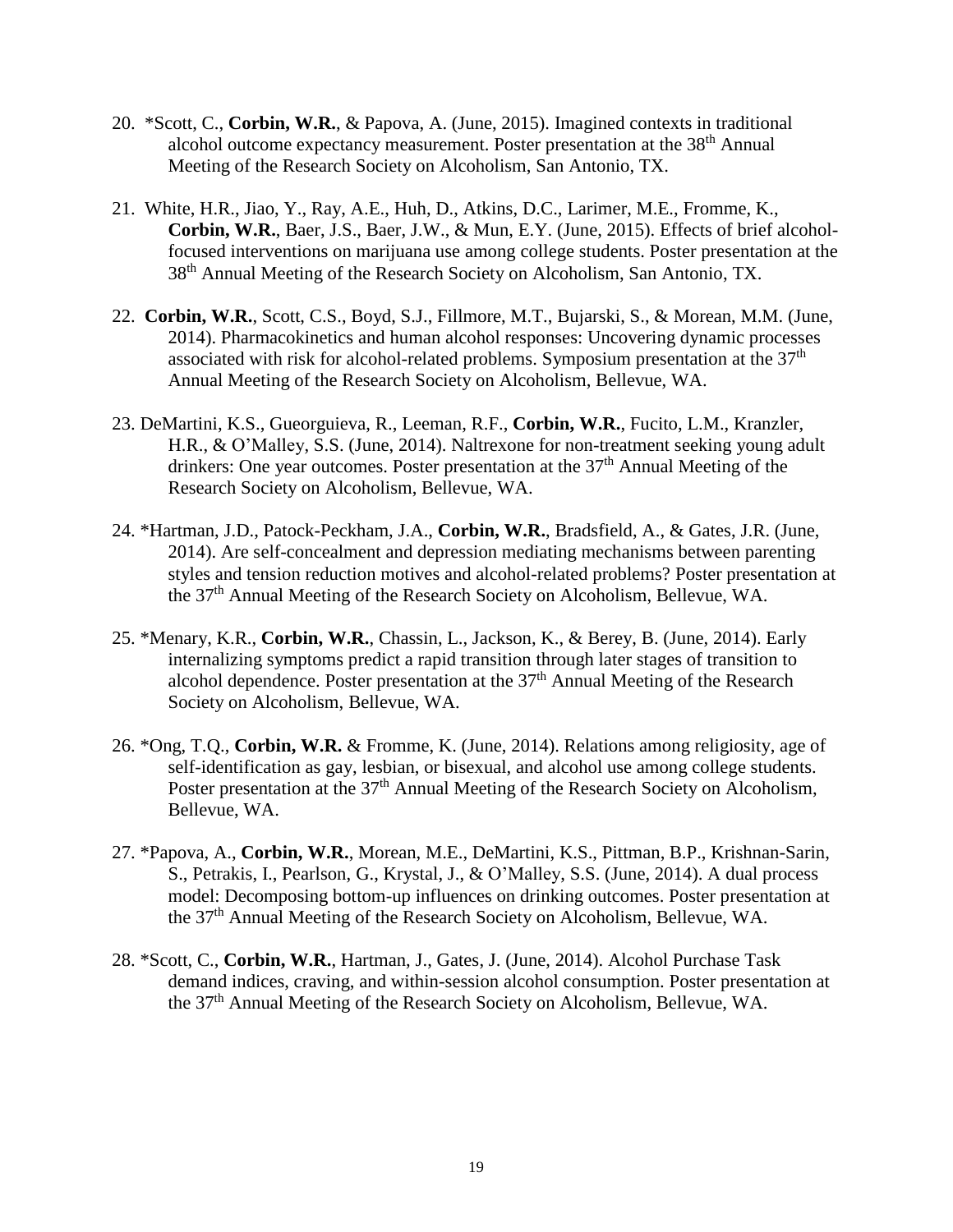- 29. \*Wyrwa, S.E., Patock-Peckham, J.A., **Corbin, W.R.**, Gates, J.R., Hartman, J.D., Luk, J., & Boyd, S.J. (June, 2014). Does perfectionism act as a mediating mechanism between parenting styles and depression, tension reduction motives, and alcohol-related problems? Poster presentation at the 37<sup>th</sup> Annual Meeting of the Research Society on Alcoholism, Bellevue, WA.
- 30. \*Boyd, S.J., **Corbin, W.R.**, Scott, C.S. Menary, K.R., Papova, A., Gates, J., & Morean, M.E. (June, 2013). Alcohol effects on cued go no-go performance in the lab and their relation to negative real world outcomes. Poster presentation at the 36th Annual Meeting of the Research Society on Alcoholism, Orlando, FL.
- 31. \*Menary, K.R., **Corbin, W.R.**, DeMartini, K.S., Leeman, R.F., Fucito, L.M., Toll, B.A., Roos, C., & O'Malley, S.S. (June, 2013). Negative urgency as a moderator of the relation between anxiety symptoms and alcohol-related problems. Poster presentation at the 36th Annual Meeting of the Research Society on Alcoholism, Orlando, FL.
- 32. \*Morean, M.E., **Corbin, W.R.**, & Treat, T.A. (June, 2013). The Subjective Effects of Alcohol Scale: Revisiting differences in subjective response by gender, family history, smoking, and drinking status. Poster presentation at the 36th Annual Meeting of the Research Society on Alcoholism, Orlando, FL.
- 33. Leeman, R.F., **Corbin, W.R.**, Nogueira, C., Krishnan-Sarin, S., Potenza, M.N., & O'Malley, S.S. (June, 2013). Subjective response to alcohol and ad lib drinking in a laboratory model of impaired control over alcohol use. Poster presentation at the 36th Annual Meeting of the Research Society on Alcoholism, Orlando, FL.
- 34. \*Scott, C.S., **Corbin, W.R.**, Boyd, S.J., Ashminova, N., & Gates, J. (June, 2013). Sociosexuality, relationship risk, and alcohol use. Poster presentation at the 36th Annual Meeting of the Research Society on Alcoholism, Orlando, FL.
- 35. DeMartini, K.S., Palmer, R.S., Leeman, R.F., **Corbin, W.R.**, Toll, B.A., Fucito, L.M., & O'Malley, S.S. (June, 2012). Examining protective behavioral strategies in young adults: Which strategies are associated with heavier drinking and negative consequences? Poster presentation at the 35th Annual Meeting of the Research Society on Alcoholism, San Francisco, CA.
- 36. \*Morean, M.E., **Corbin, W.R.**, & Treat, T.A. (June, 2012). The Anticipated Effects of Alcohol and the Subjective Effects of Alcohol Scales: Parallel measures of expectancies and subjective response and alcohol-related outcome. Poster presentation at the 35th Annual Meeting of the Research Society on Alcoholism, San Francisco, CA.
- 37. \*Scott, C.J., **Corbin, W.R.**, & Zalewski, S.C. (June, 2012). Alcohol and context effects on risk taking using the Balloon Analogue Risk Task (BART). Poster presentation at the 35th Annual Meeting of the Research Society on Alcoholism, San Francisco, CA.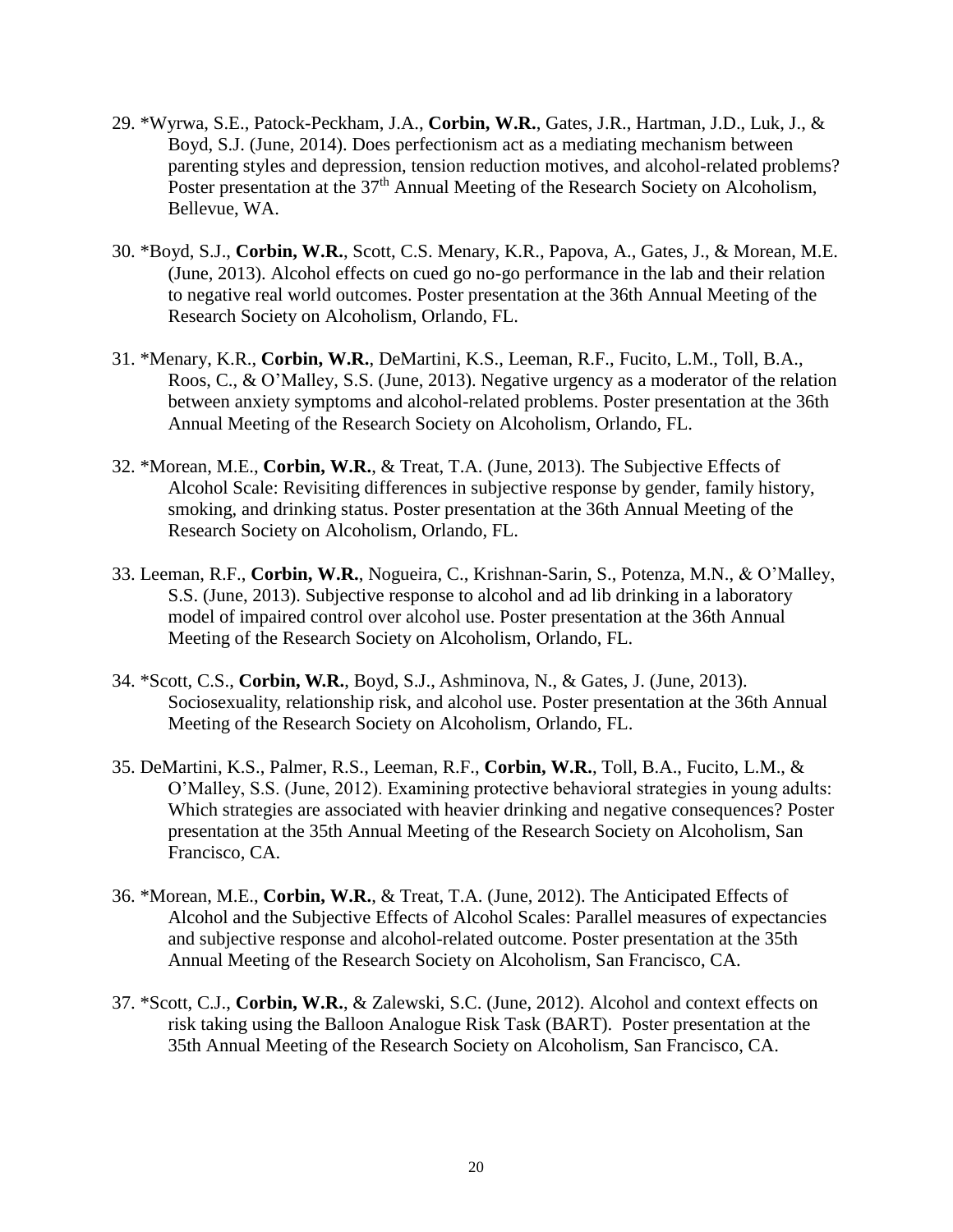- 38. \*Zalewski, S.C., **Corbin, W.R.**, & Scott, C.J. (June, 2012). Effects of physical context on the effectiveness of a placebo alcohol manipulation. Poster presentation at the 35th Annual Meeting of the Research Society on Alcoholism, San Francisco, CA.
- 39. **\***Boyd, S.J., **Corbin, W.R.**, & Fromme, K. (November, 2011). Parental and peer influences on alcohol use during the transition out of college. Poster presented as part of the Addictive Behaviors Special Interest Group Poster Session at the 45th Annual Meeting of the Association for Behavioral and Cognitive Therapies in Toronto, Canada.
- 40. DeMartini, K.S., Leeman, R.F., **Corbin, W.R.**, & O'Malley, S.S. (November, 2011). A new look at risk taking: Using a translational approach to examine risk-taking behavior in young adult drinkers. Poster presentation at the 45th Annual Meeting of the Association for Behavioral and Cognitive Therapies in Toronto, Canada.
- 41. \*Scott, C., **Corbin, W.R.**, Leeman, R.F., Toll, B.A., Fucito, L.M., & O'Malley, S.S. (June, 2011). The influence of initial subjective response and acquired tolerance to alcohol on drinking behavior and problems in a clinical sample. Poster presentation at the 34th Annual Meeting of the Research Society on Alcoholism, Atlanta, GA.
- 42. \*Zalewski, S.C., **Corbin, W.R.**, Leeman, R.F., Toll, B., Fucito, L.M., & O'Malley, S.S. (June, 2011). Predictive utility of the original and new binge drinking standards in relation to negative consequences of alcohol use across two samples. Poster presentation at the 34th Annual Meeting of the Research Society on Alcoholism, Atlanta, GA.
- 43. Leeman, R.F., **Corbin, W.R.**, Fucito, L.M., O'Malley, S.S. (June 2011). Predictors of interest in an alcohol reduction clinical trial of naltrexone among undergraduates. Poster presentation at the 34th Annual Meeting of the Research Society on Alcoholism, Atlanta, GA.
- 44. Iwamoto, D.K., **Corbin, W.R.**, & Fromme, K. (August, 2010). A longitudinal test of acquired preparedness model. Poster Presentation at the NIDA Conference on Drug Abuse as part of the 118th Annual Convention of the American Psychological Association, San Diego, CA.
- 45. **Corbin, W.R.,** Morean, M., Pittman, B., Schweinsburg, A., Krishnan-Sarin, S., Petrakis, I., Pearlson, G., Krystal, J., & O'Malley, S. (June, 2010). Alcohol expectancies and selfcontrol interact in the prediction of drinking and related problems. Poster presentation at the 33rd Annual Meeting of the Research Society on Alcoholism, San Antonio, TX.
- 46. \*Gearhardt, A. & **Corbin, W.R.** (June, 2010). Evidence for incentive sensitization in heavy drinking young adults. Poster presentation at the 33rd Annual Meeting of the Research Society on Alcoholism, San Antonio, TX.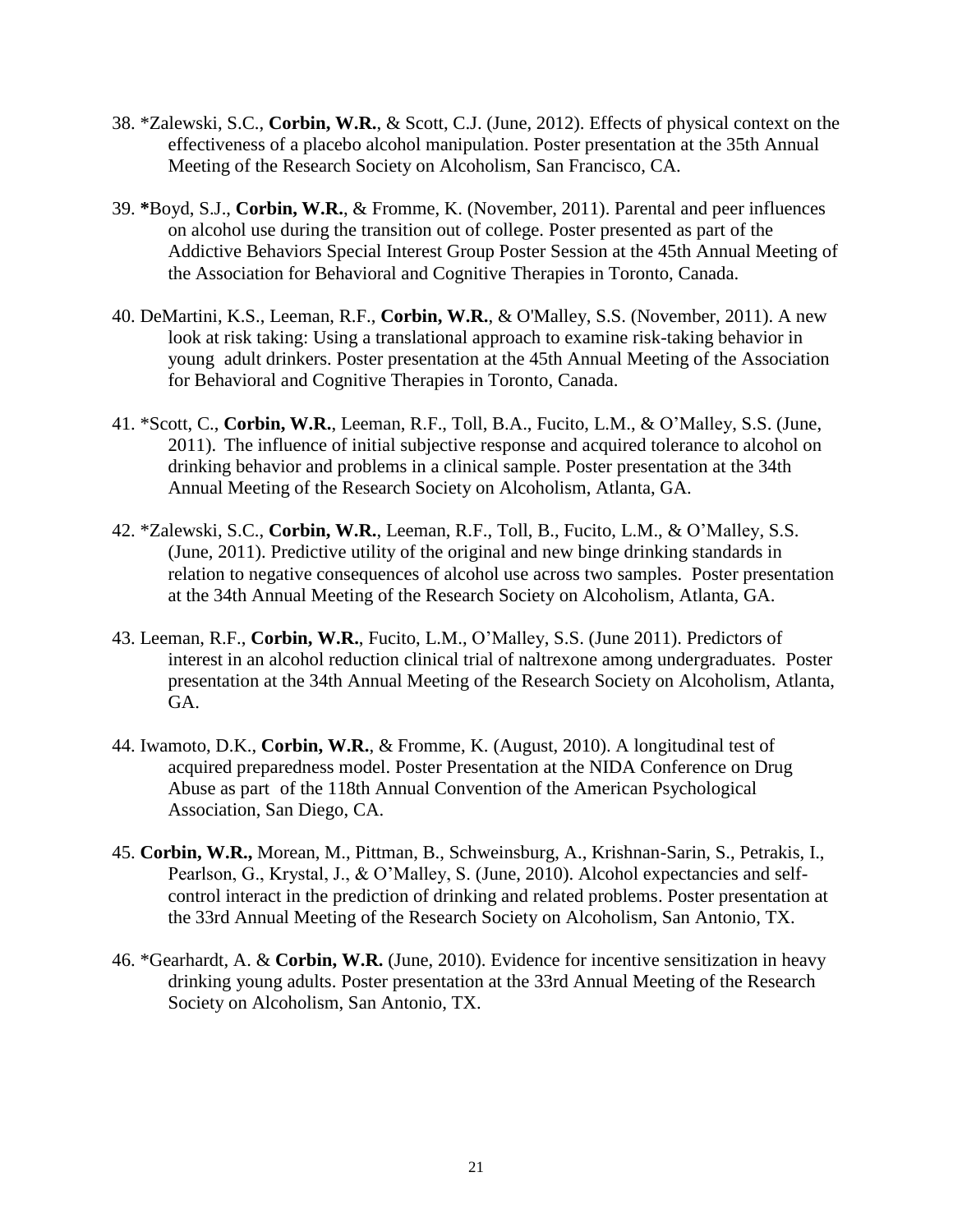- 47. Leeman, R.F., **Corbin, W.R.**, Toll, B.A., Joy, S., & O'Malley, S.S. (June, 2010). Congruence between self-reported alcohol use on web-based daily assessments in comparison with timeline followback interviews. Poster presentation at the 33rd Annual Meeting of the Research Society on Alcoholism, San Antonio, TX.
- 48. \*Zalewski, S.C. & **Corbin, W.R.** (May 2010). The roles of relationship status and sexual activity in college students' heavy episodic drinking. Poster presentation at the 22nd Annual Convention of the Association for Psychological Science, Boston, MA.
- 49. \*Cronce, J.M., & **Corbin, W.R.** (November, 2009). Effects of alcohol and initial gambling outcomes on within-session gambling behavior. Poster presented at the  $43<sup>rd</sup>$  annual convention of the Association for Behavioral and Cognitive Therapies, New York.
- 50. \*Gearhardt, A.N., & **Corbin, W.R.** (November, 2009). The role of self-identification in "Food Addiction." Poster presented at the 43rd annual convention of the Association for Behavioral and Cognitive Therapies, New York.
- 51. Fromme, K., **Corbin, W.R**., & Neal, D.J. (2009). Drinking and driving after drinking from high school through college. Symposium presentation at the 32<sup>nd</sup> annual meeting of the Research Society on Alcoholism, San Diego, CA.
- 52. \*Morean, M.E., & **Corbin, W.R.** (July, 2009). Are sedative alcohol effects reinforcing for individuals high in anxiety? Symposium presentation at the 32nd annual meeting of the Research Society on Alcoholism, San Diego, CA.
- 53. Vaughan, E.L, **Corbin, W.R.**, & Fromme, K. (May, 2009). Academic and social motives/behaviors and alcohol use: differences by gender. Poster presented at the 17th annual meeting of the Society for Prevention Research, Washington, D.C.
- 54. \*Gearhardt, A.N. & **Corbin, W.R.**, & Brownell, K.D. (July, 2008). A preliminary validation of the Yale Food Addiction Scale. Poster presented at the 31st annual meeting of the Research Society on Alcoholism, Washington, D.C.
- 55. Leeman, R.F., Palmer, R.S., **Corbin, W.R.**, & O'Malley, S. (July 2008). A pilot study of naltrexone and BASICS for heavy drinking young adults. Poster presented at the 31st annual meeting of the Research Society on Alcoholism, Washington, D.C.

## **INVITED TALKS**

- 1. Corbin, W.R. (March, 2016). The transition to college: Do parents still matter? Invited Talk in the Department of Counseling Psychology at Arizona State University, Tempe, AZ.
- 2. Corbin, W.R. (November, 2014). Turning the tables: A strengths-based approach to college alcohol prevention. Invited Talk at the University of Iowa, Iowa City, IA.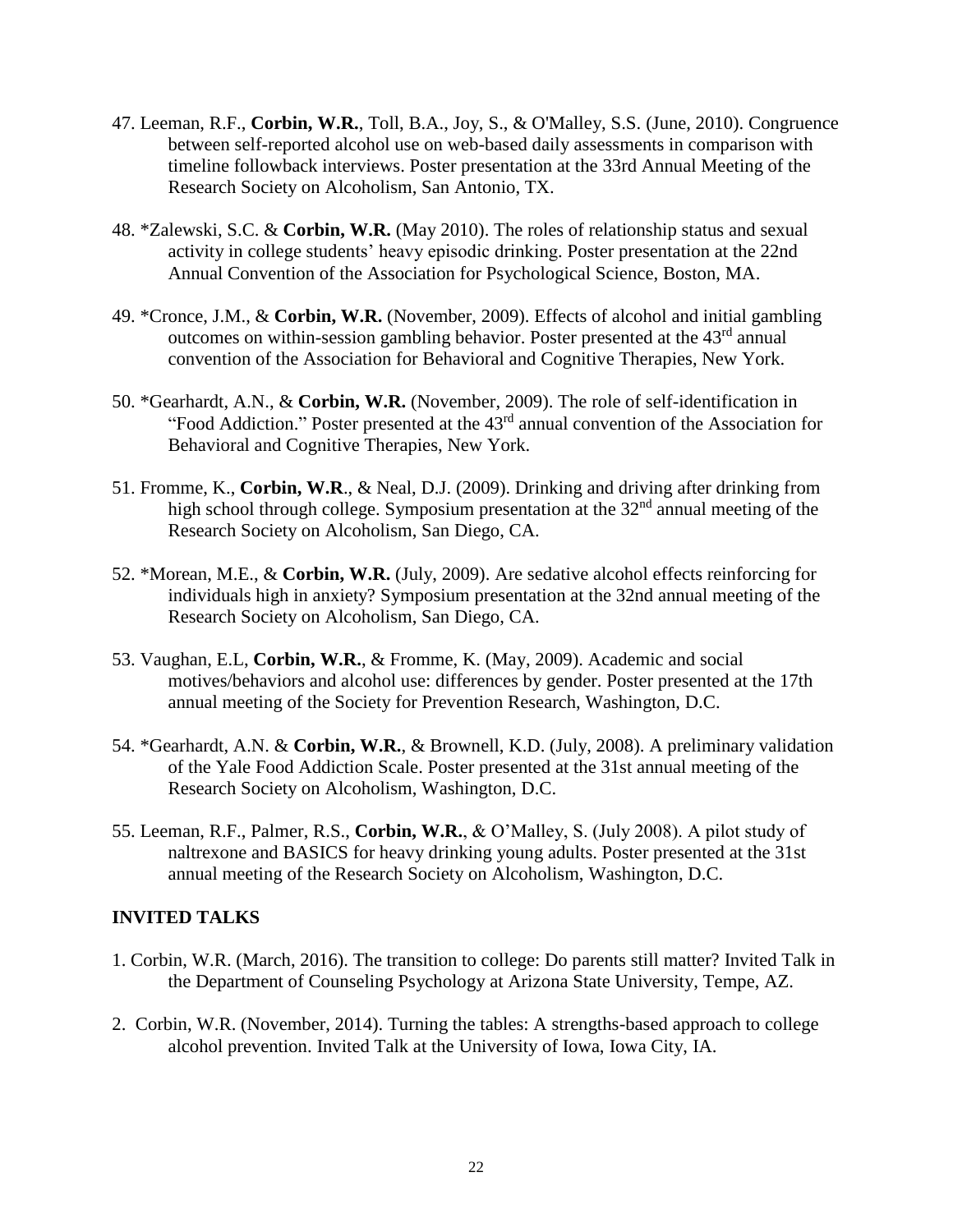- 3. Corbin, W.R. (April, 2014). Classification of psychopathology and the benefits and liabilities of diagnosis. Invited panel discussant in the Prevention Research Center at Arizona State University, Tempe, AZ.
- 4. Corbin, W.R. (January, 2014). The PCSAS accreditation process: Overview of the process. Invited panel discussant at the Council of University Directors of Clinical Psychology Midwinter Meeting. New Orleans, LA.
- 5. Corbin, W.R. (October, 2012). Turning the tables: Promoting academic and community engagement as a college alcohol prevention strategy. Invited talk in the Prevention Research Center, Department of Psychology, Arizona State University, Tempe, AZ.
- 6. Corbin, W.R. (February 2012). Measuring binge drinking. Invited talk regarding the Naltrexone Young Adult Study. Department of Psychiatry, Yale School of Medicine.
- 7. Corbin, W.R. (October, 2011). Do you know how many drinks you had last night? Invited talk for "I Have a Choice Week" alcohol and drug awareness program at Arizona State University, Tempe, AZ.
- 8. Corbin, W.R. (June, 2010). Stress/Trauma and Drinking. Invited paper session moderator at the 33rd Annual Meeting of the Research Society on Alcoholism, San Antonio, TX.
- 9. Corbin, W.R. (April, 2010). Alcohol Use and Abuse. Invited talk as part of a seminar on "A Meaningful Existence" presented to the American Academy of Appellate Lawyers. Scottsdale, AZ.
- 10. Corbin, W.R. (May, 2008). Biopsychosocial influences on alcohol abuse in young adults: Implications for prevention and intervention. Invited talk at The Consultation Center, Yale University, New Haven, CT.
- 11. Corbin, W.R. (May, 2008). Biopsychosocial influences on alcohol abuse in young adults: Implications for prevention and intervention. Invited talk in the Department of Psychology, Arizona State University, Tempe, AZ.
- 12. Corbin, W.R. (February, 2007). Behavioral risks during the transition from high-school to college. Invited talk in the Department of Psychology, Yale University, New Haven, CT.
- 13. Corbin, W.R. (April, 2006). Start talking before they start drinking. Invited talk to the Hamden Coalition to Prevent Underage Drinking. Hamden, CT.
- 14. Corbin, W. R. (April, 2005). Secondary alcohol prevention with young adults: Efficacy of a program based on empirically validated strategies. Invited talk in the Division of Prevention and Community Research, Department of Psychiatry, Yale University School of Medicine, New Haven, CT.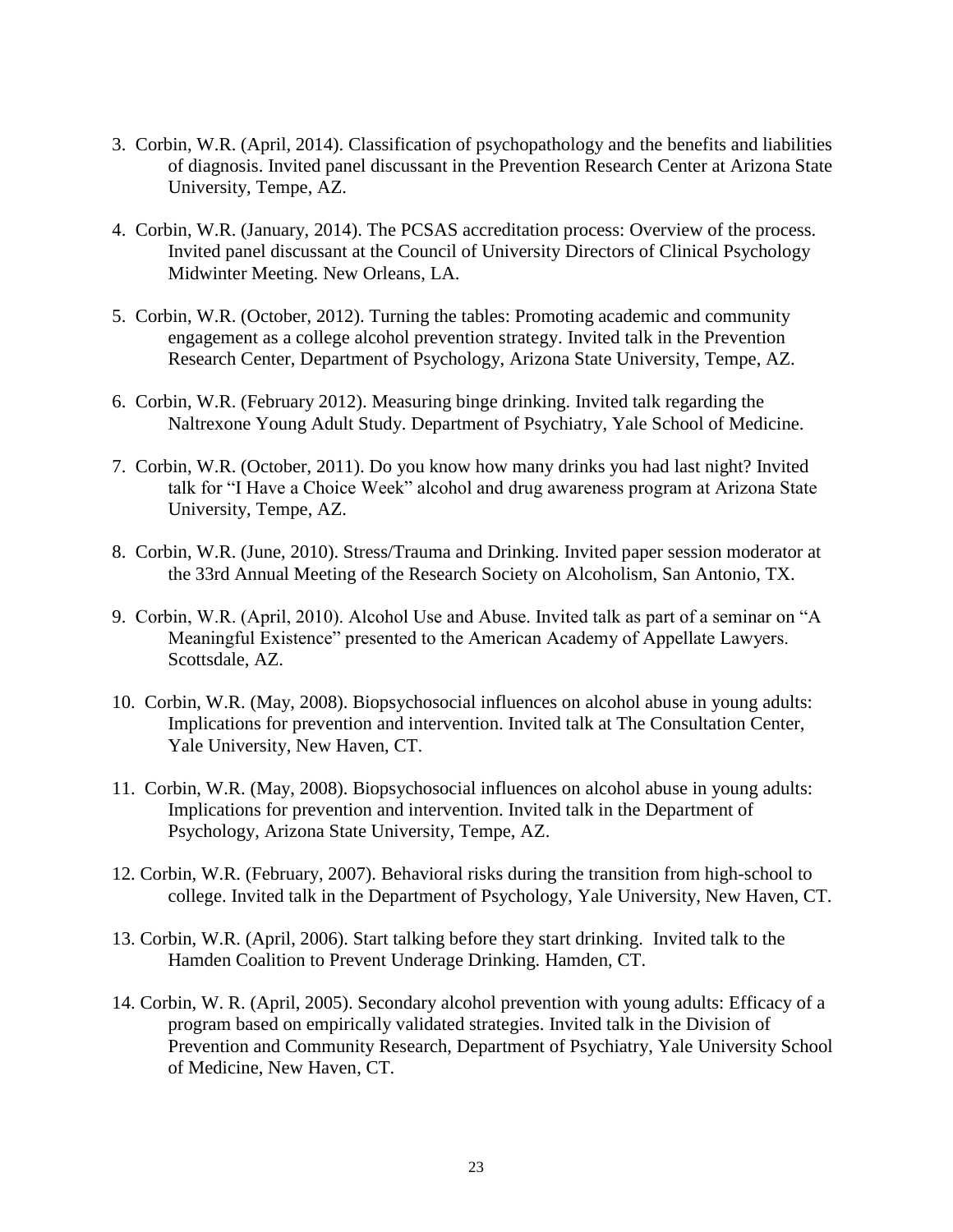- 15. Corbin, W. R. (October, 2004). Social Learning Models of alcohol abuse: Implications for prevention. Invited talk in Epidemiology and Public Health, Yale University, New Haven, CT.
- 16. Corbin, W. R. (July, 2004). Acute effects of alcohol on gambling persistence: The mediating role of impulse control. Invited talk to the Center for Translational Neuroscience on Alcoholism, Department of Psychiatry, Yale University School of Medicine, New Haven, CT.
- 17. Corbin, W. R. (April, 2004). Association between a functional SERT polymorphism and acute tolerance. Invited talk in the Department of Psychology at Harvard University, Cambridge, MA.
- 18. Corbin, W. R. (February 2004). Secondary alcohol prevention with young adults: Efficacy of a program based on empirically validated strategies. Invited talk for the Social Policy and Intervention Lab, Yale University, New Haven, CT.
- 19. Corbin, W.R. (October, 2003). Efficacy of a program based on empirically validated strategies. Invited talk at the Department of Mental Hygiene, Yale Health Services, New Haven, CT.
- 20. Corbin, W.R. (September, 2003). Secondary alcohol prevention with young adults: Efficacy of a program based on empirically validated strategies. Invited talk at the Institute for Living, Hartford, CT.
- 21. Corbin, W. R. (December, 2002). Cognitive influences on drinking and associated risk taking. Invited talk to the Center for Translational Neuroscience on Alcoholism, Department of Psychiatry, Yale University School of Medicine, New Haven, CT.
- 22. Corbin, W. R. (February 2002). Cognitive and genetic factors as targets for prevention of alcohol-related problems. Invited talk in the Department of Psychology at Oklahoma State University, Stillwater, OK.
- 23. Corbin, W. R. (February 2002). Cognitive and genetic factors as targets for prevention of alcohol-related problems. Invited talk in the Department of Psychology at the University of Tulsa, Tulsa, OK.
- 24. Corbin, W. R. (February 2002). Cognitive and genetic factors as targets for prevention of alcohol-related problems. Invited talk in the Department of Psychology at the UT San Antonio, Health Sciences Center, San Antonio, TX.
- 25. Corbin, W. R. (February 2002). Cognitive and genetic factors as targets for prevention of alcohol-related problems. Invited talk in the Department of Psychology at Georgia State University, Atlanta, GA.
- 26. Corbin, W. R. (January, 2002). Cognitive and genetic factors as targets for prevention of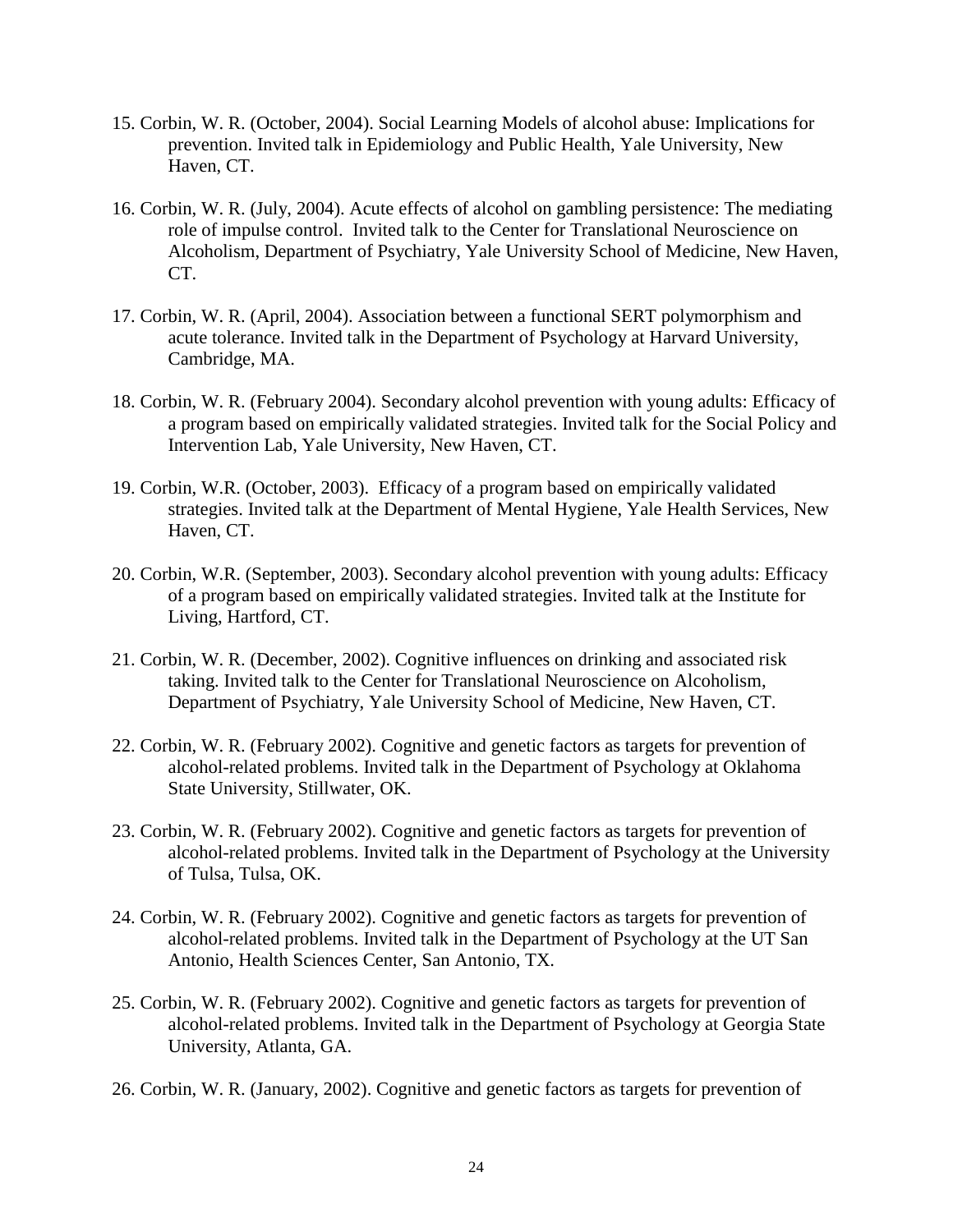alcohol-related problems. Invited talk in the Department of Psychology at Arizona State University, East Campus, Phoenix, AZ.

27. Corbin, W. R. (December 2001). Cognitive and genetic factors as targets for prevention of alcohol-related problems. Invited talk in the Department of Psychology at The University of Iowa, Iowa City, IA.

## **MEDIA COVERAGE**

January, 2014 – "Food addicts: New study measures out-of-control eating" on NBC News online. This piece discusses findings from our recent publication in the *American Journal of Clinical Nutrition*.

April, 2013 – "Hooked: The complex roots of addiction." Interview in ASU's *Research Matters* series online.

January, 2013 – "The ability to 'hold one's liquor' indicates risk of developing alcohol problems." *EurekAlert!* This piece was picked up by several additional media outlets including Everyday Health, Science Daily, and Healio.

August, 2012 – "Both early alcohol use and early intoxication can herald trouble for college students." *EurekAlert!* This piece was picked up by several additional media outlets including

July, 2012 – Interviewed on the show "Taboo" (Episode: Booze) on the National Geographic Channel.

September, 2012 – Interviewed on the show "Taboo" (Episode: U.S. of Alcohol) on the National Geographic Channel.

December, 2011 – Secondhand health hazards." Interviewed for article in *Women's Health* magazine.

May, 2011 – "Bar lab research aims to decode alcoholic behaviors." Online video piece on ASU News.

April, 2011 – "Food may be addicting for some" in the *Wall Street Journal* citing a publication on food addiction on which I am a co-author.

December 2010 – "When does binge drinking become a problem" interview on *National Public Radio (NPR)*

November, 2005 – Half full and half empty: The grand times and grim risks of student drinking. Article in the *Yale Alumni Magazine*.

Summer, 2003 – "Professor William Corbin needs you to drink. Article in the *Yale Scientific Magazine*.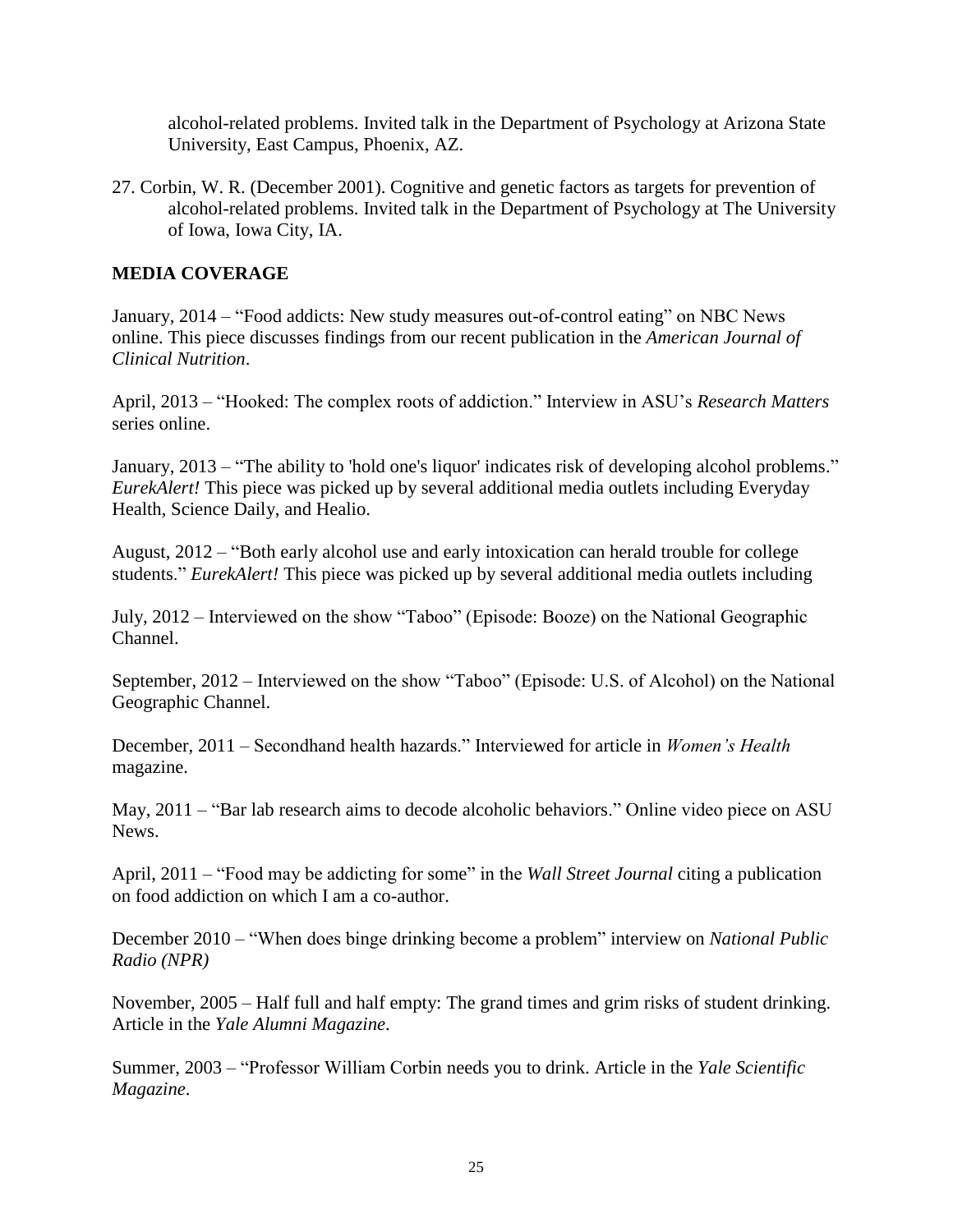November, 2002 – "Corbin studies effects of alcohol." Article in the *Yale Daily News*.

## **TEACHING EXPERIENCE**

7/09 – Present Associate Professor, Arizona State University

## **Course: Addictive Behaviors**

Semesters Taught: Spring 2010

Description: This is a small graduate seminar that provides a broad overview of research on both the etiology and prevention/treatment of addictive behaviors. Although the focus is on alcohol, research on other substance use and abuse and behavioral addictions is also covered.

#### **Course: Clinical Psychology**

Semesters Taught: Spring 2010, Fall 2011, Spring 2013, Spring 2014 Description: This is an upper level undergraduate course that provides an introduction to clinical psychology. The course provides an overview of the field as well as focused sections on clinical assessment and intervention. The intervention section of the course covers the major theoretical models guiding current psychotherapies (e.g. behavioral, psychodynamic, cognitive).

### **Course: Individualized Instruction (Research on Addictive Behaviors)**

Semesters Taught: Fall 2009 through Spring 2014 Description: I maintain an active lab course in which both graduate and undergraduate students have the opportunity to gain hands on research experience. Undergraduates can elect to enroll in PGS 399 or PGS 499 which has the additional requirement of a written project.

2002 – 2009 Assistant/Associate Professor, Yale University

#### **Course: Addictive Behaviors**

Semesters Taught: Fall 2002, Fall 2003, Spring 2005, Spring 2007 Description: Primary instructor for a small undergraduate/graduate seminar that included sections on epidemiology and classification, etiology, and prevention and treatment of alcohol and other drug use disorders.

#### **Course: Health Psychology**

Semesters Taught: Fall 2004, Fall 2006

Description: Primary instructor for a graduate course on Health Psychology which focused on the role of psychological processes in health and disease, health risk and health protective behaviors, and psychological intervention targeting physical health outcomes.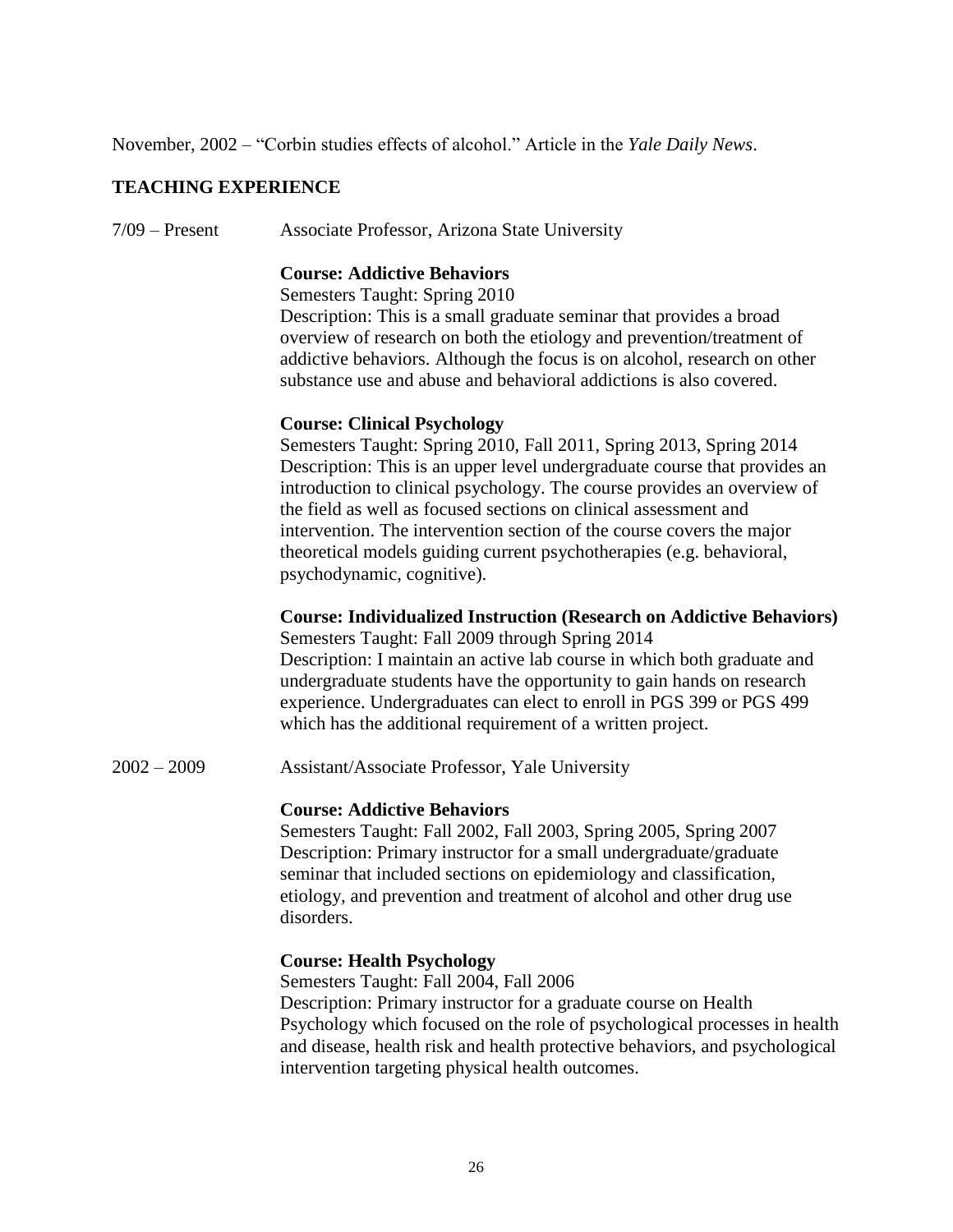# **Course: Introduction to Clinical Psychology** Semesters Taught: Spring 2003 and Spring 2004 Description: Provided primary instruction for an upper level undergraduate course on clinical psychology which included sections on the history of the field, assessment and testing, psychotherapy, and areas of specialization within clinical psychology. **Course: Introductory Statistics** Semesters Taught: Fall 2007 Description: This undergraduate statistics course covered topics including the normal distribution, confidence intervals, hypothesis testing, ANOVA, regression and correlation, and non-parametric statistics. **Course: Research Topics in Addictive Behaviors** Semesters Taught: Fall 2002 through Spring 2009 Description: Research lab course for graduate and undergraduate students that involved both didactic training (discussion of research articles in addiction) and hands on experience conducting clinical research on addictive behaviors. 2000 – 2002 Instructor, University of Texas at Austin **Course: Clinical Psychology**

Description: Providing primary instruction for an upper division Introduction to Clinical Psychology course.

1997 – 1999 Graduate Student Instructor, University of Georgia

## **Course: Psychology of Adjustment**

Primary instructor for a Psychology of Adjustment course focusing on topics such as stress and coping, physical health, employment, and psychological disorders.

## **RESEARCH MENTORING**

Current Graduate Students

**Kyle Menary (5 th year)**

**Anna Papova (3 rd year)**

**Jessica Hartman (2 nd year)**

**Alex Curlee (4th year)**

**Amanda Bruening (4th year)**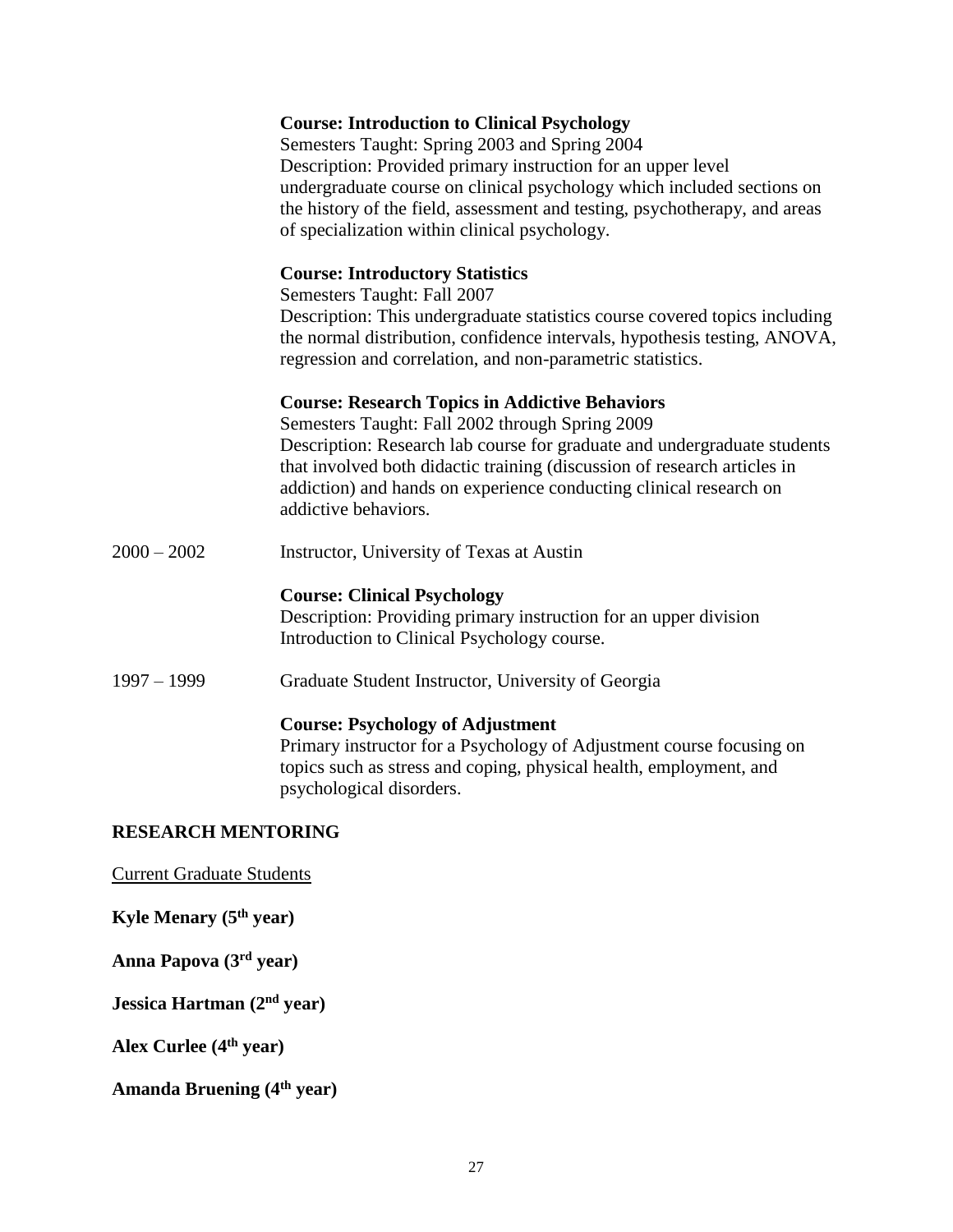### Former Graduate Students

### **Jessica Cronce**

Current Position: Assistant Professor, University of Oregon, Counseling Psychology and Human **Services** 

#### **Meghan Morean**

Current Position: Assistant Professor at Oberlin College

#### **Ashley Gearhardt**

Current Position: Assistant Professor, University of Michigan

#### **Suzanne Zalewski**

Provider Relations Specialist at United Healthcare

## **Stephen Boyd**

Current Position: Postdoctoral Fellow at the Oregon Health & Science University

## **Caitlin Scott**

Current Position: Postdoctoral Fellow at the Southwest Consortium/New Mexico VAHC

## **Undergraduate Honor's Thesis Students**

Jaclyn Stack (2017) Jessica Canning (2016) Elizabeth Perry (2015) Jessica Hartman (2014) Jonathan Gates (2014) Thai Ong (2014) Brittany Beltz (2010) Elizabeth Clark-Polner (2009) Brittany Kelso (2009) Meredith Maynard (2008) Scott Klebanoff (2007) Ruben Rhoades (2007) Sheila Zingler (2007) Jose Minan (2006) Adele Sweetnam (2006) Damon Benedict (2006) Lauren Doline (2005) Erin Vandenberg (2005)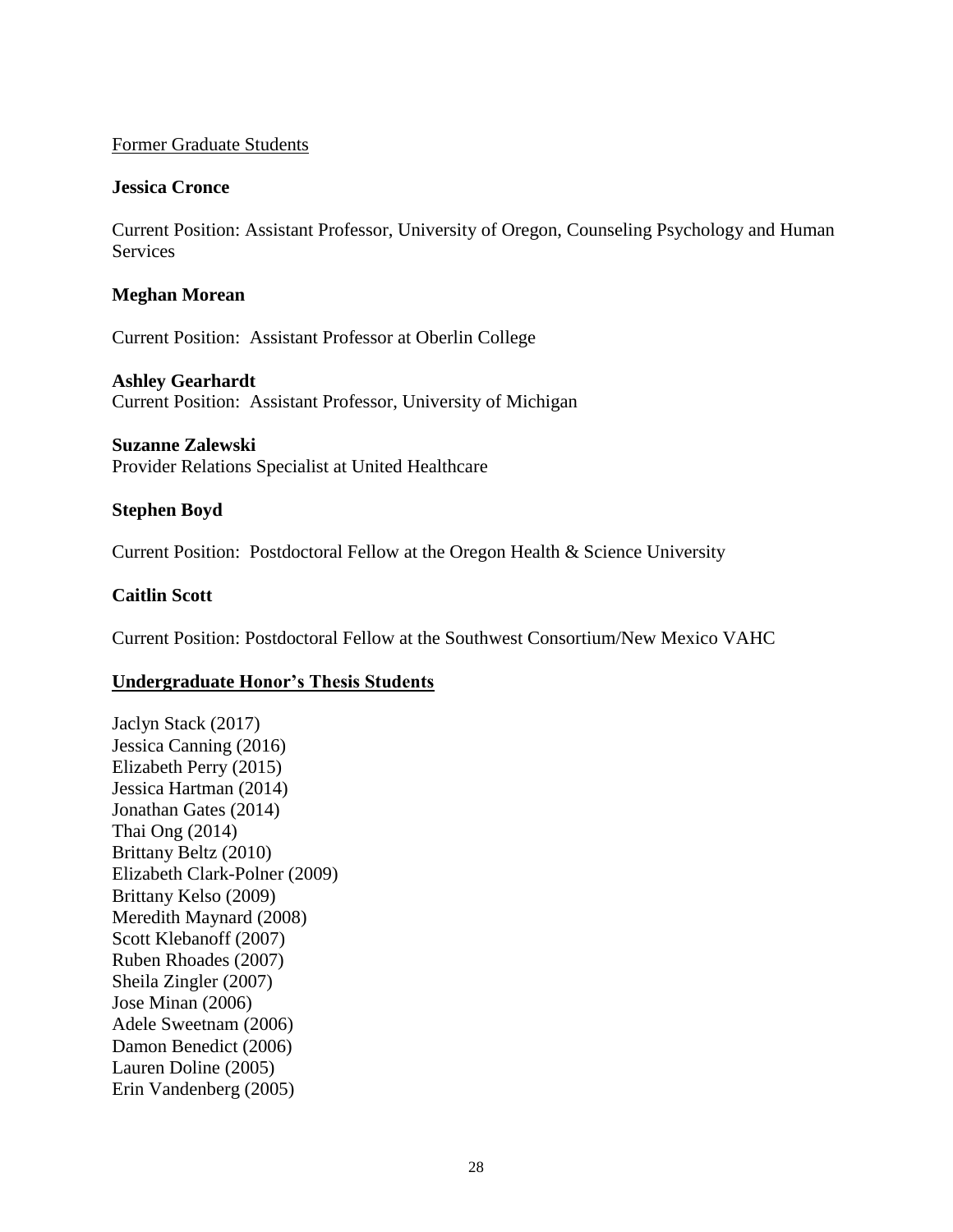Jesse Markman (2004) Sofia Jensen (2004) Derrick McBride (2004) Jamel Melville (2004) Shannette Porter (2003) Sabrina Sanchez (2003) Elizabeth Wolfe (2003) Chandra King (2003) Jennifer Boury (2003) Jason Roth (2002)

## **Postdoctoral and other Professional Advisees**

#### **Dr. Derek Iwamoto (2008-2010)**

Current Position: Assistant Professor in Counseling Psychology, University of Maryland, College Park

#### **Dr. Ellen Vaughan (2006-2008)**

Current Position: Associate Professor in Counseling Psychology, University of Indiana, Bloomington

#### **Dr. Robert Leeman (2005-2007)**

Current Position: Associate Professor, Center for Addiction Research & Education, University of Florida

#### **Dr. Julie Patock-Peckham (2013-present)**

Current Position: Lecturer, Department of Psychology, Arizona State University

#### **SERVICE**

#### **University and Departmental Service**

| Project ASSIST-C Committee                                |
|-----------------------------------------------------------|
| Phoenix Area High School Psychology "Lab Crawl" Presenter |
| <b>Clinical Training Committee</b>                        |
| Chair of the Clinical Internship Committee                |
| Director of Clinical Training                             |
| <b>Graduate Studies Committee</b>                         |
| <b>Placement and Clinic Policy Committee</b>              |
| <b>Departmental Tenure Committee</b>                      |
| Graduate Admissions Committee (Chair in 2013-2014)        |
| <b>Graduate Requirements Committee</b>                    |
|                                                           |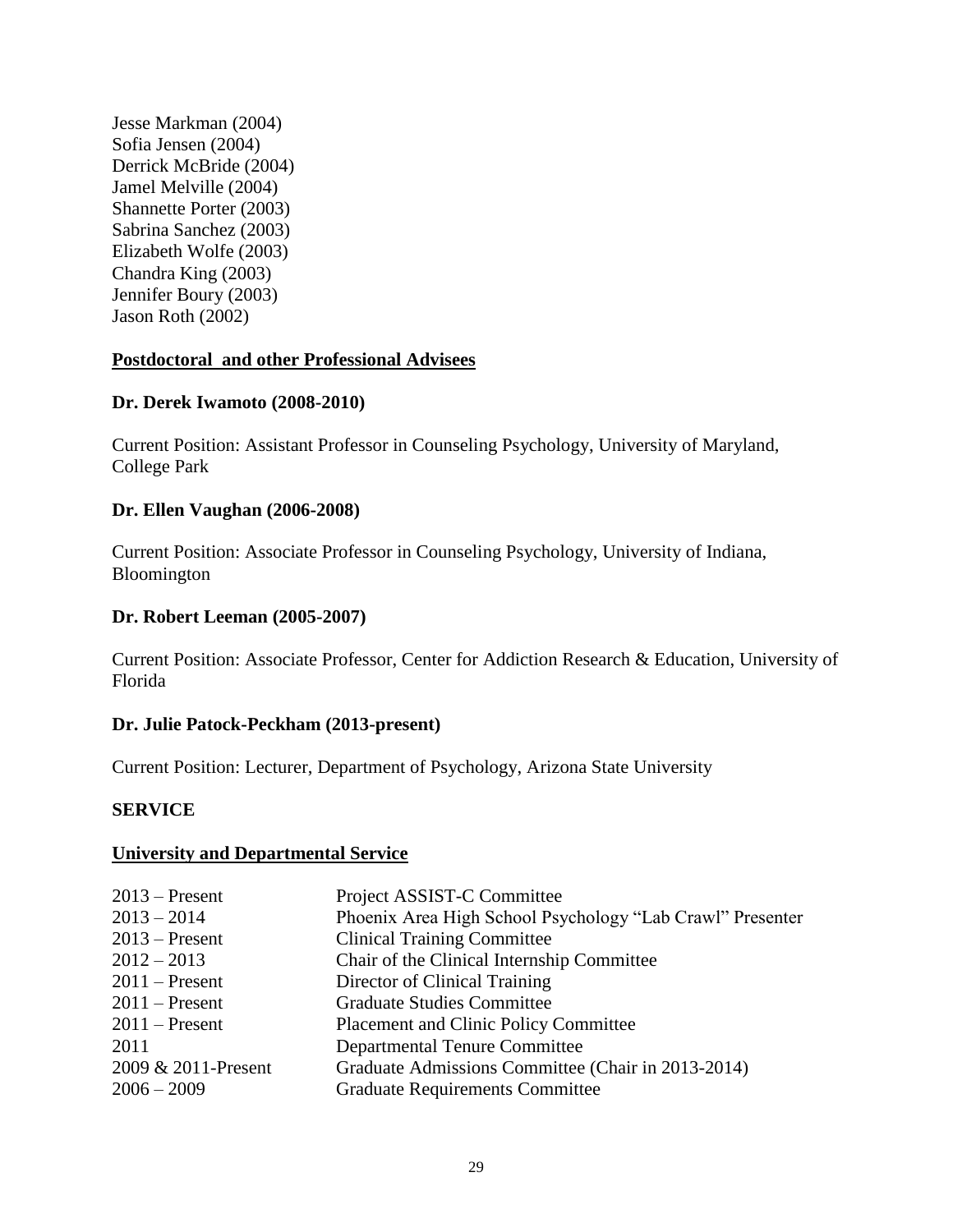| $2006 - 2009$    | Yale Health Plan Advisory Committee                     |
|------------------|---------------------------------------------------------|
| $2005 - 2009$    | Director of Clinical Training                           |
| $2005 - 2006$    | <b>Yale Alcohol Policy Committee</b>                    |
| 2005             | <b>APA Dissertation Fellowship Committee</b>            |
| $2004$ – Present | <b>CTNA Clinical Core Assessment Committee</b>          |
| 2003-2005        | <b>Yale College Readmissions Committee</b>              |
| 2004             | <b>Subject Pool Expansion Committee</b>                 |
| 2003-2004        | Coordinator of the Clinical Lunch Seminar               |
| 2003-2004        | Coordinator of Graduate Admissions in the Clinical Area |
| 2003-2004        | Coordinator of Graduate Student Recruitment Visits      |
| 2003             | Planning and Space Committee for the Clinical Area      |
|                  |                                                         |

# **National Service**

| $2016$ – Present              | Standing Member of the NIH Addiction Risks and Mechanisms Study<br>Section                        |
|-------------------------------|---------------------------------------------------------------------------------------------------|
| $2016$ – Present              | Member of the Board of Directors of the Council of University Directors<br>of Clinical Psychology |
| $2015$ – Present              | Member of the Board of Directors of the Research Society on Alcoholism                            |
| $2014 - 2015$                 | Program Co-Chair for Research Society on Alcoholism annual conference                             |
| $2013 - 2015$                 | NIH Ad-Hoc Reviewer for special emphasis panels (ZRG1 BBBP-V (03)                                 |
|                               | M; ZRG1 BBBP-X (03) M; ZRG1 BBBP-X (04) M; ZAA1 DD (01) 1;                                        |
|                               | ZAA1 DD (02); ZAA1 DD (02) 1)                                                                     |
| $2012$ – Present              | APA Division 50 Education and Training Committee                                                  |
| $2009 - 2010$                 | Research Society on Alcoholism Program Committee                                                  |
| $2006$ – Present              | Association for the Advancement of Behavioral and Cognitive Therapy                               |
|                               | Member of the Research Agenda Committee                                                           |
| $2005 - 2009$                 | Academy of Psychological Clinical Science                                                         |
|                               | Program Application Reviewer                                                                      |
| $2004 -$ Present              | Council of Directors of Clinical Psychology Programs                                              |
|                               | Yale Representative                                                                               |
| <b>Editorial work</b>         |                                                                                                   |
|                               |                                                                                                   |
| <b>Assistant Field Editor</b> | Journal of Studies on Alcohol and Drugs                                                           |
| <b>Editorial Board:</b>       | Addictive Behaviors (2013-2017)                                                                   |
|                               | Journal of Abnormal Psychology (2014-Present)                                                     |
|                               | Journal of Studies on Alcohol and Other Drugs (2006-2010)                                         |
| Ad Hoc Reviewer:              |                                                                                                   |

Addiction Addictive Behaviors Addiction Research and Theory Alcoholism: Clinical and Experimental Research Behavioral and Brain Sciences